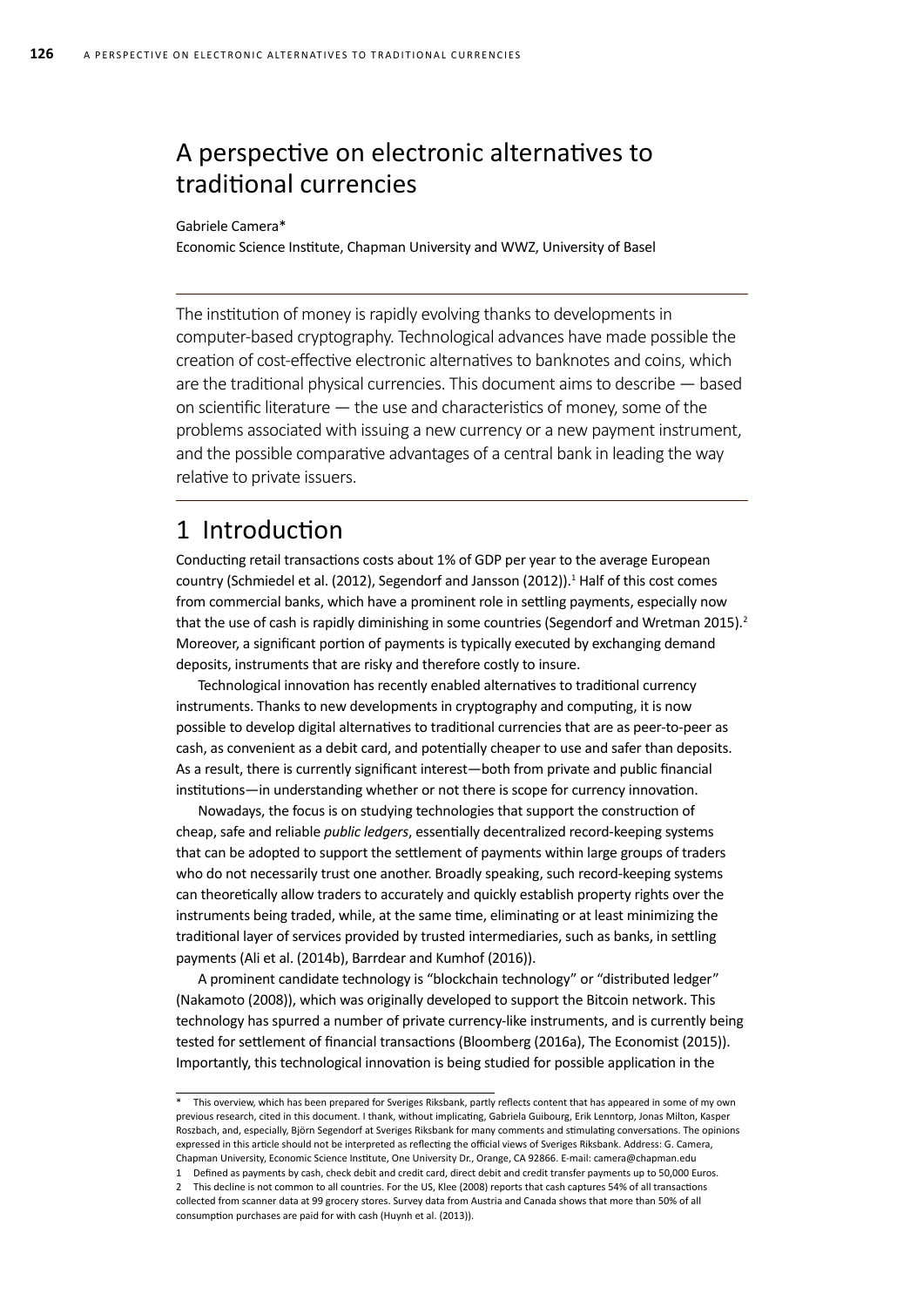emission of "all-digital" cash substitutes by central banks (Brainard (2016), Broadbent (2016), Fan (2016), Skingsley (2016)). Throughout this document, I will call this type of instrument *e-cash* because, on the one hand, it is as peer-to-peer as physical cash, and, on the other hand, it has a digital representation and is electronically exchanged and stored, in much the same way as the main forms of digital money in use today (commercial bank money and bank reserves at the central bank).

The possible economic consequences of bringing to the market an electronic substitute for cash have not been systematically studied. Many questions are still open. Even so, the scientific literature has addressed some of the fundamental, and closely related, questions. For example, what is the role of a currency in society, and what supports its stability and value in the long-run? Should we move away from traditional currency systems to embrace new technologies? What problems or market failures can we foresee that are associated with introducing an alternative payment instrument? Should central banks play an active role or should private issuers lead the way? This document aims to describe—based on scientific literature—uses and characteristics of money, some of the problems associated with issuing a new currency or a new payment instrument, and the possible comparative advantages of a central bank in leading the way relative to private issuers.

To summarize, moving away from traditional physical cash and into e-cash offers several potential benefits. An improved currency system could be constructed that greatly reduces the costly layers of the financial institutions that we currently use to process and settle electronic payments. E-cash may also allow significant changes in the way in which currency is managed, as it is now technically feasible to allow households direct access to the central bank balance sheet as Tobin suggested (Tobin (1985)). This could revolutionize the way in which monetary policy is conducted, affecting the monetary transmission channels, and the speed and efficacy of intervention. However, there are also risks in moving away from traditional currency systems, which depend on how a new currency system would be designed and operated. Granting deposits at the central bank could have profound consequences for banks, their financing, and their asset-transformation role, which could possibly adversely impact financial volatility during a crisis or during the transition period. Understanding these issues should be one of the priorities of a central bank.

The paper proceeds as follows. Section 2 develops some basic knowledge about money and the role it serves in a society. Section 3 offers a simple characterization of the main monetary instruments used nowadays. Section 4 discusses the problems and implications for central banks associated with the introduction of electronic alternatives to cash. Section 5 touches upon considerations about privacy and crime-related externalities, and Section 6 offers some final comments.

## 2 Currency, money, and cash

*Currency* identifies an object that widely circulates to facilitate payments. The term is commonly used as a synonym for money. Although economic textbooks do not typically tell us what money *is*  $-$  academics are still debating a possible answer<sup>3</sup>  $-$  there is consensus in the scientific literature about what money *does*. According to a view going back at least to Aristotle, money serves three basic functions. It facilitates trade by acting as a *means of payment* — e.g. we hand over banknotes for a coffee. It serves quantification purposes as a *unit of account* (or standard of value) — e.g. we choose our diet by comparing foods' prices. It is also a *store of value* — e.g. we hold a checking account balance to enable a future transaction or the repayment of financial and tax obligations. To perform these functions, societies have typically chosen currency instruments that are durable, highly portable,

<sup>3</sup> Krugman (2010) writes: "But here's an even more basic question: what is money, anyway? It's not a new question, but I think it has become even more pressing in recent years."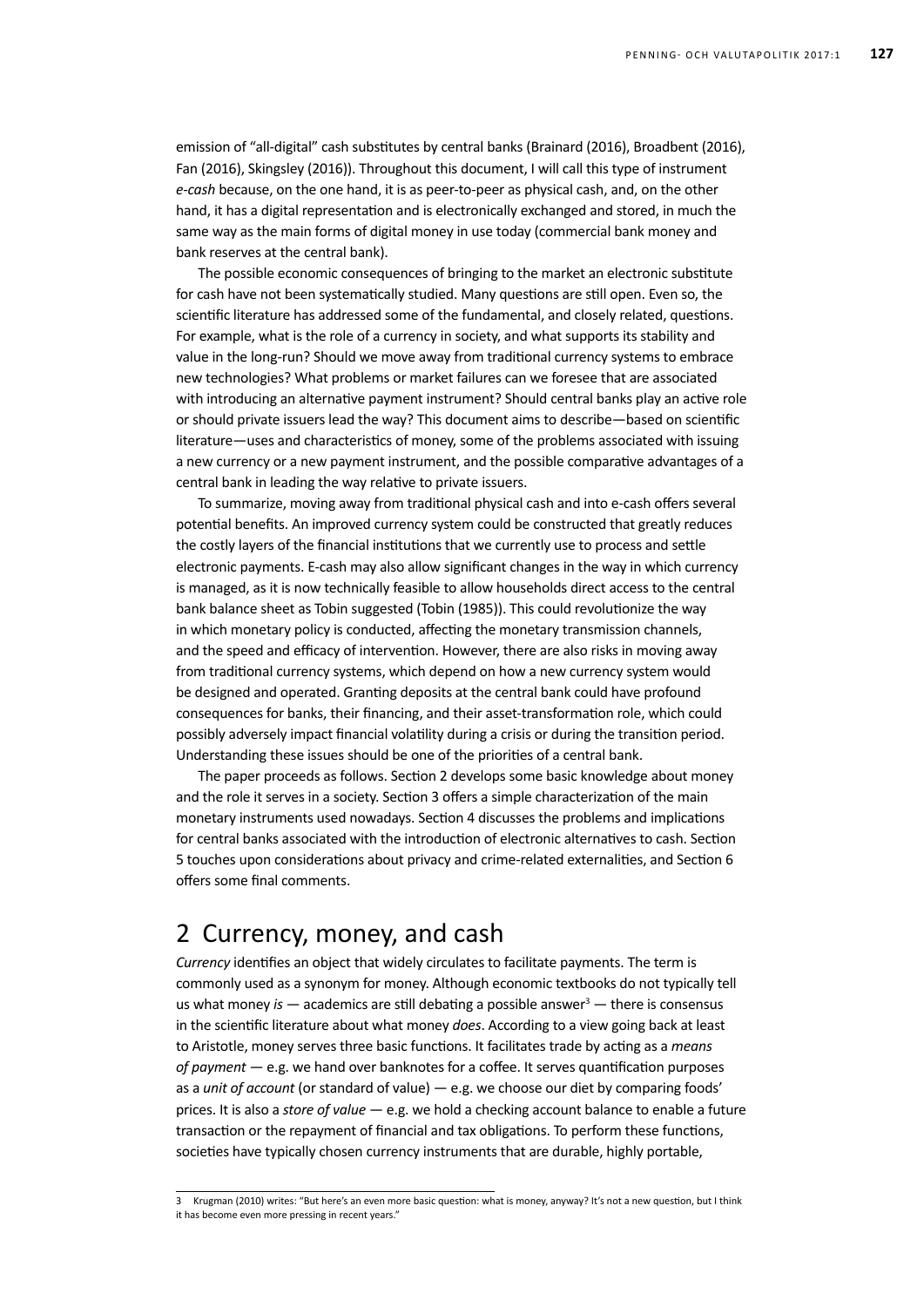divisible, easy to authenticate and difficult to reproduce. Coins and banknotes — commonly referred to as *cash* — are tangible monetary instruments and the ones that the public is most familiar with.

The cash in use today is a sovereign *fiat* money, meaning that these tangible monetary instruments are issued by a state authority but neither have intrinsic value — coins are not made of precious metals, for example — nor are explicitly convertible into real assets such as precious metals (ECB (2015b), McLehay et al. (2014)). However, cash has generally a special status: in most countries it is "legal tender," meaning that tendering banknotes and coins legally discharges financial obligations.<sup>4</sup>

But money is much more than cash. In particular, it includes two kinds of intangible monetary instruments: banks' reserves with the central bank (sovereign money), and commercial bank deposits (instruments that are privately issued by commercial banks). The main difference between these two kinds of money, sovereign and private, is on whom they are a claim. Sovereign money is a claim on the central bank, and is often called "outside money" or "central bank money"; commercial bank money is a claim on private domestic debt and is often called "inside money."5

## 2.1 The nature of money

To understand the role and the value of currency and monetary systems, we must answer two questions. Why do societies use money? Which economic problems does money ultimately solve?

Money is first and foremost a *social convention*, which emerges to build trust among strangers in their economic transactions, both intertemporal and in spot markets. A convention of monetary exchange facilitates valuable intertemporal exchanges that would not occur otherwise.

According to this view, individuals who may neither know nor trust each other choose to settle their transactions by offering symbolic objects—bank deposits or banknotes for instance—in exchange for labor, goods and services because they find this trading arrangement superior to the available alternatives (Camera, Casari and Bigoni (2013)). Hence, symbolic objects spontaneously become money when individuals share the belief that those objects can be quickly and easily exchanged for labor, goods and services in the foreseeable future. If no-one can personally gain from acting differently—demanding payment of a different kind, for instance—then those symbolic objects become money and support a currency system. The system is stable if everyone maintains their confidence in it.<sup>6</sup>

A monetary trading pattern resembles an intertemporal gift-giving scheme, where each gift is acknowledged by delivering a token. But, if tokens are intrinsically worthless, then why are they exchanged at all? The answer is that doing so resolves an underlying trust problem. Any transaction characterized by a mismatch between the timing of delivery of goods and of payment requires that counterparts trust each other. However, the most valuable trades involve specialized goods. This typically requires dealing with strangers, instead of trusted neighbors (Greif (2006)), which prevents reciprocity and makes contractual enforcement problematic (Milgrom et al. (1990)). Monetary exchange can overcome these contractual

<sup>4</sup> Legal tender is roughly interpreted as obliging the economic agents to accept the instrument as payment, but this interpretation is not always fitting. For example, in the U.S. "legal tender discharges all debts for which the payment of money is specified when tendered in the appropriate amount and in the proper manner" (Konvisser (1997)). In Sweden everyone is obliged to accept banknotes and coins as payment, but only if the contracting parties have not made a different agreement (Segendorf and Wilbe (2014)).

<sup>5</sup> This distinction was made by John Gurley and Edward Shaw in their book "Money in a Theory of Finance." Various measures of the money supply — typically, monetary base, M1 and M2 — account for the different components of the stocks of outside and inside money.

<sup>6</sup> In the language of economics, money emerges as the solution to a non-cooperative game — a *Nash equilibrium*. Shapley and Shubik (1977), among the first to apply non-cooperative game theory to the study of money, put it as follows: "Although a person may view, say, fiat money as being of dubious value as a store of wealth, he knows that most others will continue to use it for trade, and he may be in no position to do otherwise himself."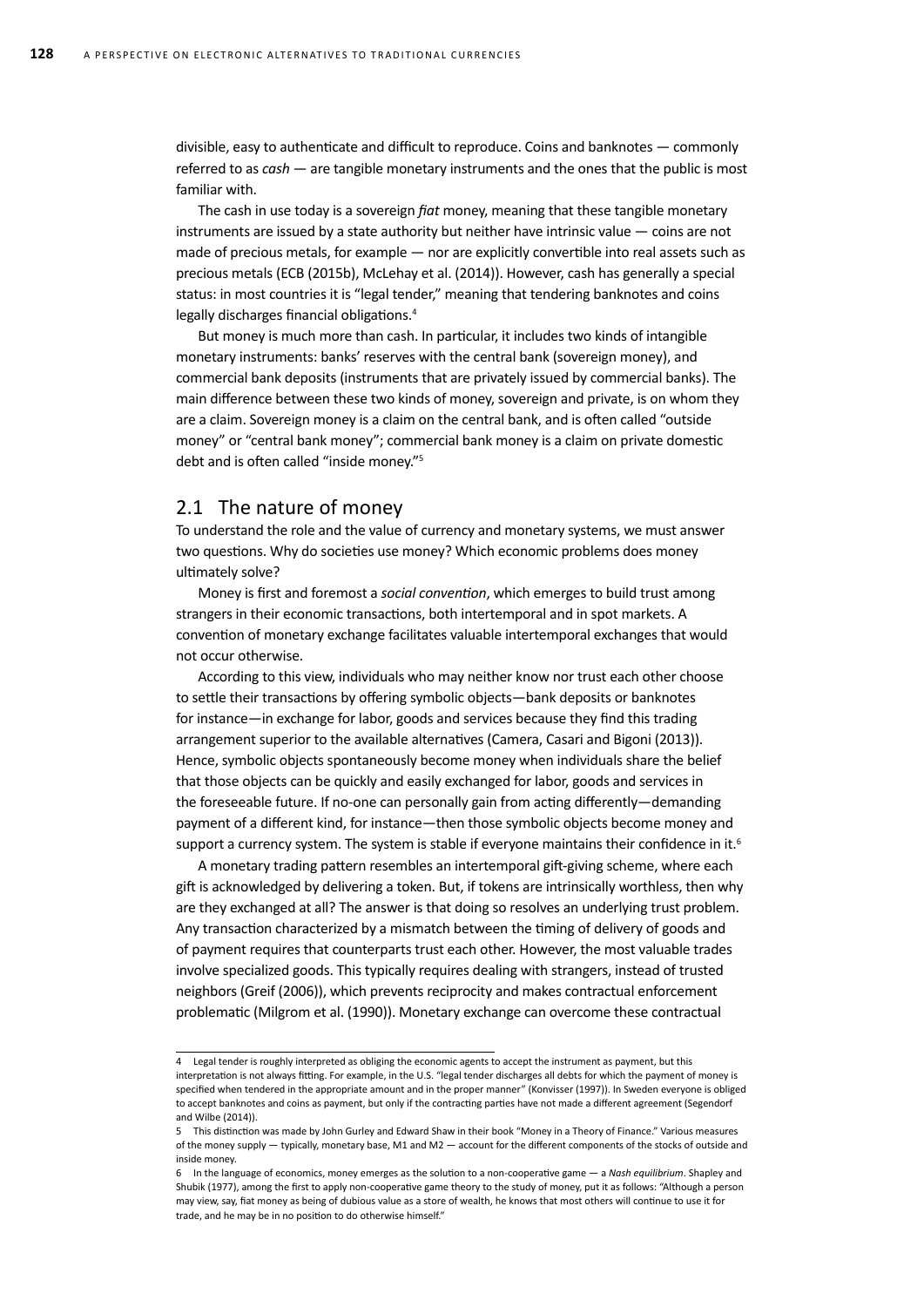difficulties as long as traders are confident that others will accept money in the future. Public confidence in the currency is thus key ingredient in a monetary system.

This problem is conceptually represented in Figure 1. Assume there are many individuals in the background who alternate between being producers and consumers of a non-storable good. They meet each other at random in each period. The figure shown represents one such meeting. The consumer benefits from receiving a gift of a good from the producer. Maximum welfare can only be attained if individuals coordinate on a norm of mutual support, wherein every person makes a gift of a good when they are a producer. However, people cannot guarantee they will reciprocate a gift in the future because meetings are random. Markets, that is, are incomplete. This norm of mutual support thus requires *trusting* that a gift made today corresponds to a gift in the future. However, building this kind of trust is practically feasible only in small groups, where individuals know each other very well.

Introducing a stable supply of symbolic tokens can resolve this market failure if people trust that others will sell *only* in return for a token. In this case, the token becomes a currency. Public confidence in the monetary system is thus inextricably linked to confidence in the currency issuer—which is why central banks' conduct is key for the stability of a currency system. A monetary system can thus be viewed as a social convention that emerges to build the trust needed to support valuable economic interactions among strangers. In a way, confidence in the institution of money can shore up the lack of trust in other members of society. Laboratory research provides some empirical support for this view (Camera and Casari (2014)).

#### **Figure 1. How monetary exchange resolves trust problems**

Each cell reports the outcome from a combination of actions (producer on the right, consumer on the left, and payoffs listed below the human figures). The shaded cells refer to outcomes without a monetary system. The other cells depict the additional outcomes possible when a monetary system is in place. The figure is an adaptation from Camera, Casari and Bigoni (2013).



#### **Producer**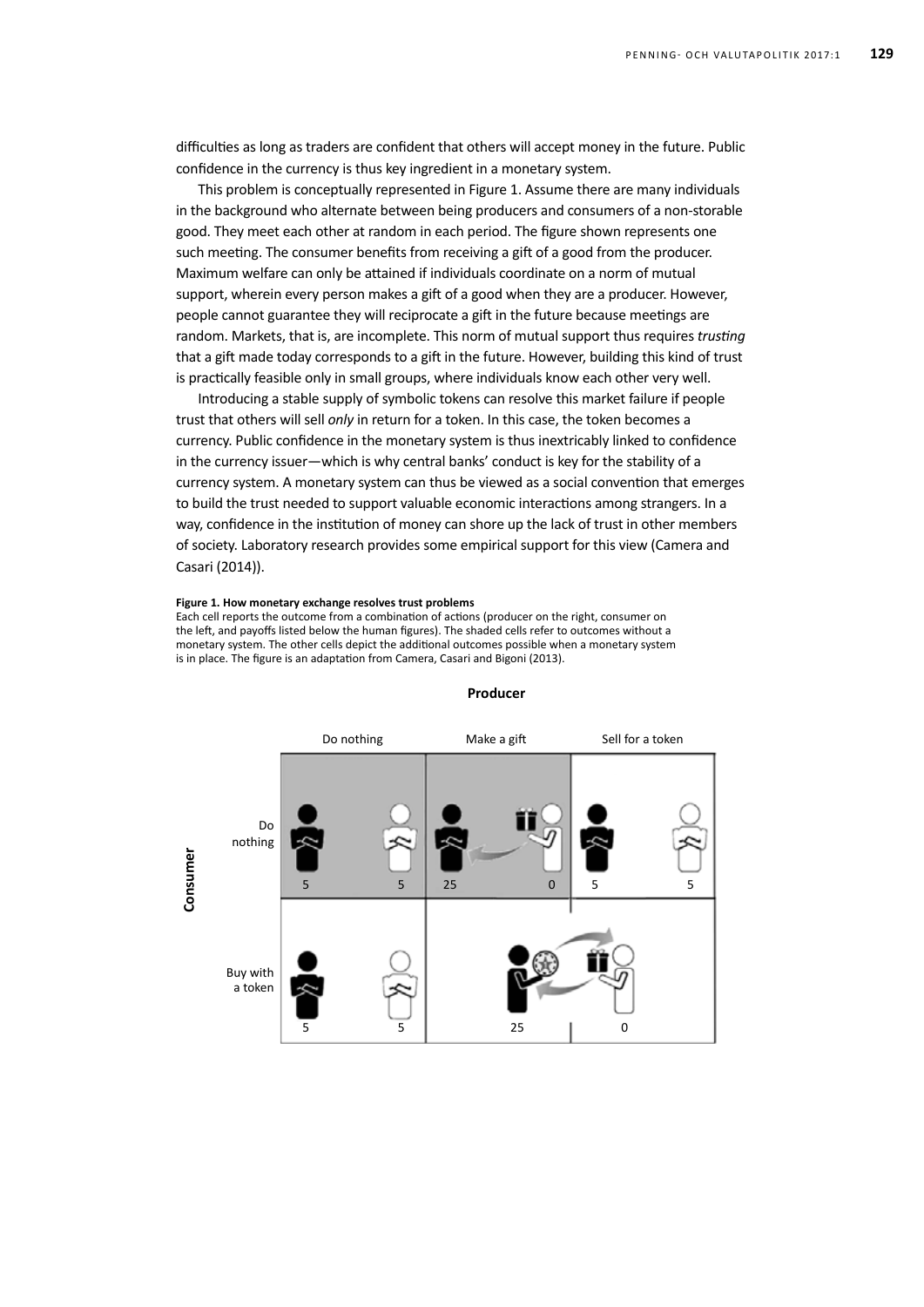#### **Do informationally sophisticated societies need money?**

Some economists have compared money to an information technology—a record-keeping device (Ostroy (1973), Ostroy and Starr (1974), Townsend (1987)). Kocherlakota (1998) suggested that money is a rudimentary public monitoring system. According to this view, if it is difficult to write and enforce contracts, then revealing others' past conduct is sufficient to deter opportunistic behavior in a community. According to Kocherlakota (1998), all that is needed to ensure that counterparts keep their promises is the possibility to publicly reveal departures from agreed-upon plans, because this information can be used to trigger punishment by the entire community (Abreu et al. (1990), Kandori (1992)). Thus, the theory says, monetary exchange has a role to play only if monitoring past conduct is difficult. This is the sense in which money is simply a substitute for public monitoring systems. According to this view, currency systems should have no role to play in informationally sophisticated societies (Kahn et al., (2005), Corbae et al. (2007)). Laboratory evidence does not support this assertion. Individuals who can see others' past conduct do not, in fact, frequently cooperate (Bigoni et al. (2015)). This suggests that money is likely to remain a valuable institution even as societies become more interconnected and informationally sophisticated.

### 2.2 A monetary system is a public good

The discussion above suggests that currencies and monetary systems are a public good, much as clean air, national defense, or national parks. In its most basic form, a monetary system is non-excludable — single individuals can hardly be prevented from using banknotes and coins.<sup>7</sup> It is also non-rival because an individual's participation in the system does not impede another's use. In fact, it likely raises the value of the currency through network effects — a currency that is widely used is more valuable than one that is not, because it enables more trades. As is typical in public goods problems, self-interested individuals would rationally choose to free-ride by avoiding to privately contribute to this public good, reducing their input to building and maintaining "confidence in the currency." This socially inefficient provision would take the form of an *excessive* emission of currency instruments under a laissez-faire approach, which would reduce confidence in the currency, lowering the value of the currency up to the point where the monetary system would collapse because the future value of the currency would be too small (Ritter (1995)).<sup>8</sup> This public goods aspect of monetary systems is one of the factors justifying the central role of public institutions in the provision of currency instruments (Tobin (1985)) and, consequently, in playing an active role in currency innovation.

<sup>7</sup> In fact, this is true for domestic as well as foreign users. The U.S. dollar supports trade in many countries and U.S. authorities cannot effectively prevent this from happening.

<sup>8</sup> This is exactly what happened with Stockholms Banco, the first bank in Sweden. The bank was established in 1656 but folded in 1664 after the general public lost confidence in the banknotes it issued. The bank was then rescued by the Swedish parliament in 1668, and became the Riksbank. See http://www.riksbank.se/en/The-Riksbank/History/.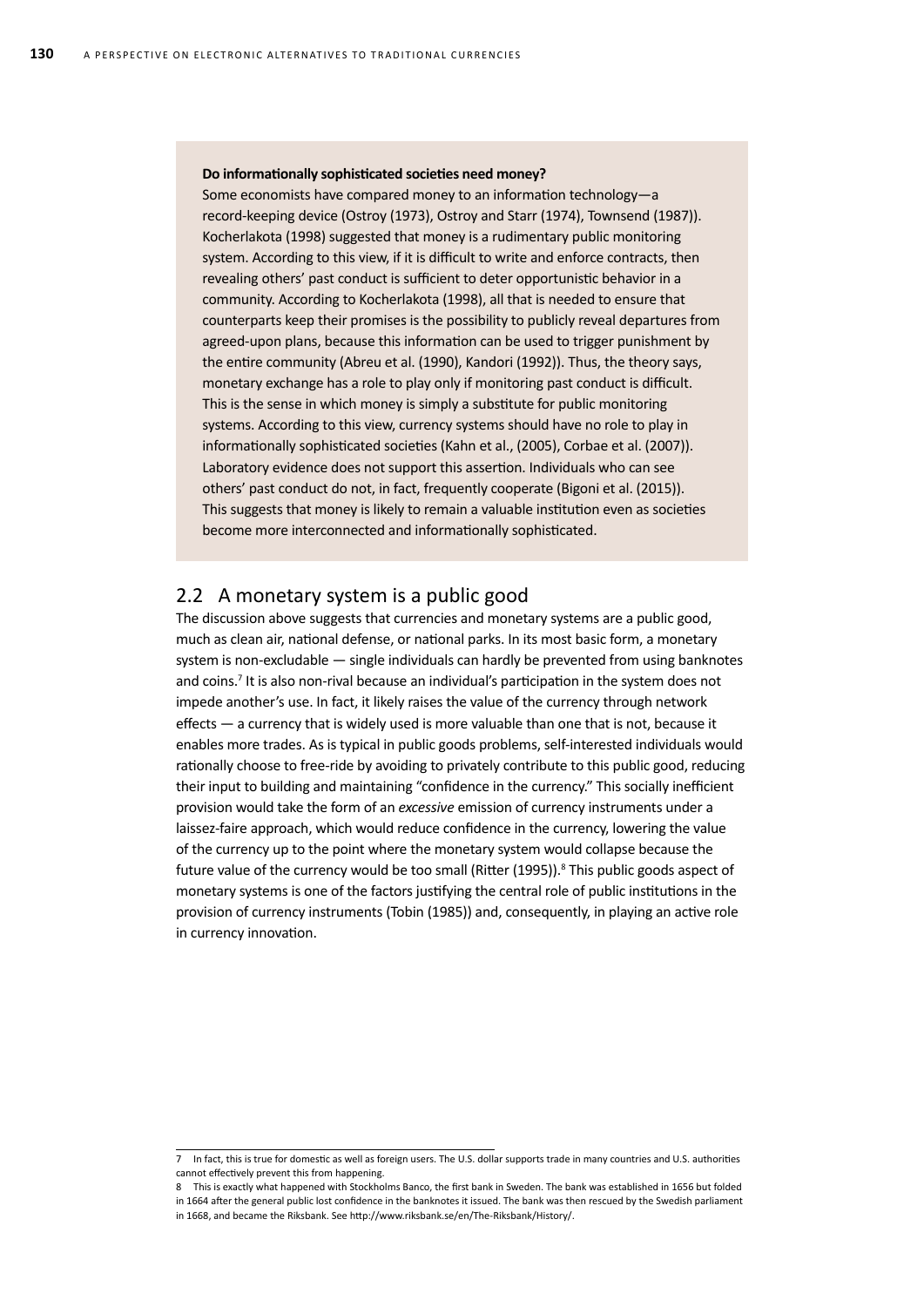# 3 Modern monetary instruments: physical vs. digital

There are many ways to classify the monetary instruments in use today.<sup>9</sup> Table 1 adopts a conceptual classification based on two basic features: the denomination of the currency instrument  $-$  either a sovereign reference unit or not  $-$  and its type  $-$  physical or not. This is convenient because, on the one hand, modern currencies are typically sovereign but only in (small) part physical; on the other hand, the key technological innovation has been originally confined to instruments, such as Bitcoin, which are purely digital and are not denominated in sovereign reference units.

|                                           | <b>Type: Physical</b>                                          | <b>Type: Digital</b>                                                                       |
|-------------------------------------------|----------------------------------------------------------------|--------------------------------------------------------------------------------------------|
| Denomination:<br>Sovereign reference unit | <b>Notes and tokens</b><br>(central bank coins &<br>banknotes) | E-money<br>(central bank reserves,<br>commercial bank money)<br>E-cash<br>(RSCoin concept) |
| Denomination:<br>Other reference unit     | <b>Notes and tokens</b><br>(Ithaca HOURS) <sup>10</sup>        | <b>Abstract currencies</b><br>(Bitcoin, Ethereum)                                          |

The currencies in existence today are typically issued by a sovereign institution, such as a central bank or a national mint. This is especially true for physical currencies, coins and banknotes. But cash, which is synonymous for physical currency, is not the predominant form of money: for example, U.S. banknotes and coins comprise slightly more than 2/5 of M1, the smaller of the two money stock measures published by the Board of Governors and currently the narrowest monetary aggregate.<sup>11</sup> There is no consensus on the language used to describe the money component that lacks the physical structure of cash. I will use the term *digital currency*, to emphasize that the instrument is intangible, and is based on computer technology.

A characteristic of digital currencies is that — unlike banknotes and coins, settlement cannot be completed by a simple physical transfer of the instrument. A ledger  $-$  i.e. a record-keeping system — must be in place to establish property rights over the instrument.<sup>12</sup> As a result, users of digital currencies must rely on some trusted institution — an intermediary, a network of banks, or a group of fellow system participants — to help with the processing of transactions and the ledger updating. This is where innovation in cryptography and computing has recently made a big contribution, as I next explain.

## 3.1 Sovereign digital money: e-money

Most digital currencies are denominated in a sovereign unit, and issued by central banks as well as private institutions — such as commercial banks. I will define *electronic money*,

<sup>9</sup> For example, the BIS identifies physical tokens, privately issued notes, cash, central bank deposits, commercial bank money, legally recognized e-money and digital currencies as being distinct types of assets (Bank for International Settlements (2015), Figure 1). Some are issued by a central bank, some are not. Some are centrally issued and some are not. Some are physical some are not.

<sup>10</sup> *Ithaca HOURS* is a privately issued fiat currency that has circulated in the city of Ithaca, New York, since 1991 when a local resident issued the first notes. It is accepted by local businesses and residents. One hour is worth \$10 and its supply is currently valued at about \$100,000; see http://www.paulglover.org/hours.html.

<sup>11</sup> It includes cash held by the public and transaction deposits at depository institutions. The figure is not that different if we consider the sum of the Federal Reserve's monetary liabilities and the Treasury's monetary liabilities (the monetary base or "highpower money"), where the share of cash is slightly less than 40%. In the U.S., M1 is currently the narrowest monetary aggregate. about 10% smaller than the monetary base.

<sup>12</sup> Roughly speaking, a ledger is needed when physical possession and transfer of an instrument is impossible or insufficient to establish property rights over the instrument.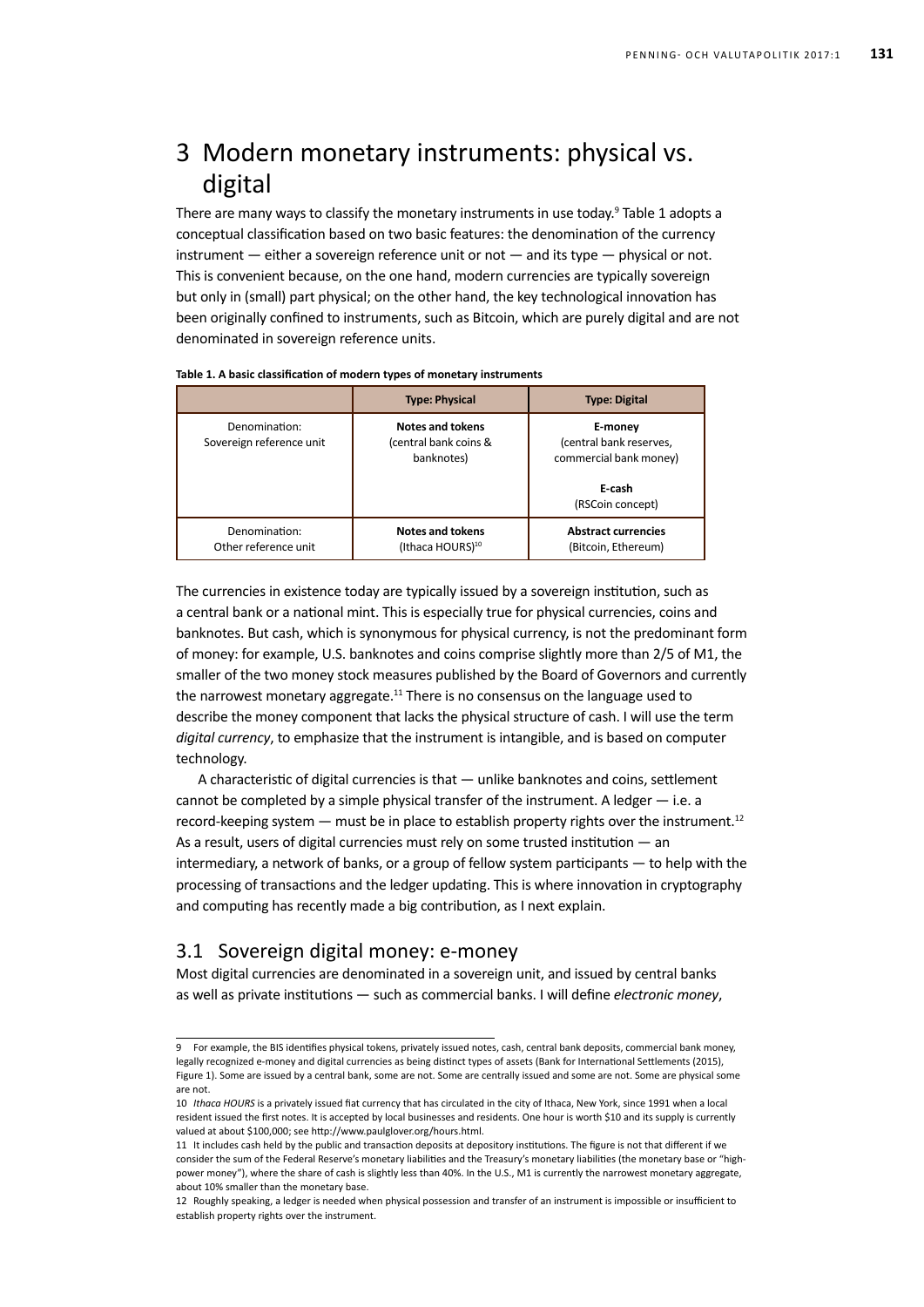or *e-money* for short, as an electronic representation of a physical sovereign currency.13 As such, e-money has been around for a long time. The main forms of e-money are commercial bank reserves with the central bank and the money created by commercial banks when they make loans. E-money can generate revenue for the issuer, which roughly corresponds to the spread between the yields on securities bought and liabilities issued;<sup>14</sup> the owner of e-money has a claim on the issuer's funds, while e-money represents a liability for the issuer.

Though e-money does not necessarily imply a legal right to a physical currency, it has so far typically implied, or is taken to imply, that owners of e-money can exchange the instrument at par for the underlying physical currency without restriction (e.g. demand deposits). This characteristic is behaviorally important because it may boost confidence in the currency system in periods of uncertainty, since individuals can disintermediate their savings and independently store value by physically hoarding the instrument.<sup>15</sup>

Broadly speaking, every financial institution participates in partly maintaining the ledger associated with an e-money system. This ledger is not public. Settlement relies on several layers of trusted institutions (banks, courts, central banks, etc.) and is ultimately accomplished by adjusting the reserves of commercial banks with the central bank (Broadbent (2016)). In this sense, the system is centralized and likely more expensive compared to systems that grant some decentralization. *Blockchain* technology—which essentially is a kind of database that can be easily shared—has made possible the creation of secure bookkeeping systems called *distributed* (or *public*) *ledgers* that can be publicly shared. According to some observers, this database-sharing innovation has the potential to raise the speed of settlement while dramatically lowering settlement costs compared to traditional payments systems (UK Government Office for Science, (2016)).<sup>16</sup> I discuss this next.

### 3.2 Non-sovereign digital money: abstract currencies

The past ten years have seen the creation of a new class of digital instruments that are not issued by a sovereign institution or commercial bank, are not denominated in a sovereign unit, and do not have physical counterparts. Since these instruments may be used as a currency (though not everyone agrees, e.g., Krugman 2013, Rogoff (2014)), they are variously labeled "electronic cash," "digital currency," "virtual currency," "altcoins," or "cryptocurrencies."17 What are these digital instruments, why have they been created, and how do they differ from e-money?

The central innovation compared to traditional currencies and traditional digital payment instruments is most of them are based on a distributed ledger in order to avoid reliance on the traditional layers of formal institutions — such central banks, banking authorities, and commercial banks — to process transactions and update ledgers. I will collectively call

<sup>13</sup> The CPMI's "A glossary of terms used in payments and settlement systems" defines e-money as "value stored electronically in a device such as a chip card or a hard drive in a personal computer" (Bank for International Settlements (2015)). The European Commission has a similar definition: "Electronic money is a digital equivalent of cash, stored on an electronic device or remotely at a server." (see http://ec.europa.eu/finance/payments/emoney/index\_en.htm).

<sup>14</sup> In the case of central bank money, this is called seigniorage. It roughly corresponds to the interest income earned from the assets on its balance sheet (Haslag (1998)). A way to empirically calculate it is to take the product between the yield on an appropriately chosen portfolio of securities (typically, government bonds) and base money deflated by the CPI. As the choice of portfolio is somewhat arbitrary, empirical work often measures seigniorage as the change in monetary base normalized by CPI or GDP (Klein and Neumann (1990)).

<sup>15</sup> Ecuador's recently inaugurated *Sistema de Dinero Electrónico* is based on a mobile-phone electronic wallet denominated in US dollars. The Bank of Ecuador manages the system and backs it by holding 100% physical reserves of U.S. liquid assets (Ecuador Embassy in the US).

<sup>16</sup> This cost-saving aspect is non-trivial. A recent study estimates that half of the social costs of retail payments — amounting to about 0.5% of GDP in the average European country — are incurred by banks (Schiedel at al., (2012)). Indeed, currently payments are settled by exchanging commercial banks' reserves, since these are the players who have sole access to the central bank's balance sheet.

<sup>17</sup> The architect of Bitcoin called it "electronic cash" (Nakamoto (2008)). The European Banking Authority (2014) and European Central Bank (2015a) call the instruments based on blockchain technology "virtual currencies". Some prefer "digital currency" (Broadbent (2016), Ali et al. (2014), Bank for International Settlements (2015)). Others use the words "cryptocurrencies" or "altcoins" (Bitcoin Magazine (2016), Danezis and Meiklejohn (2016)).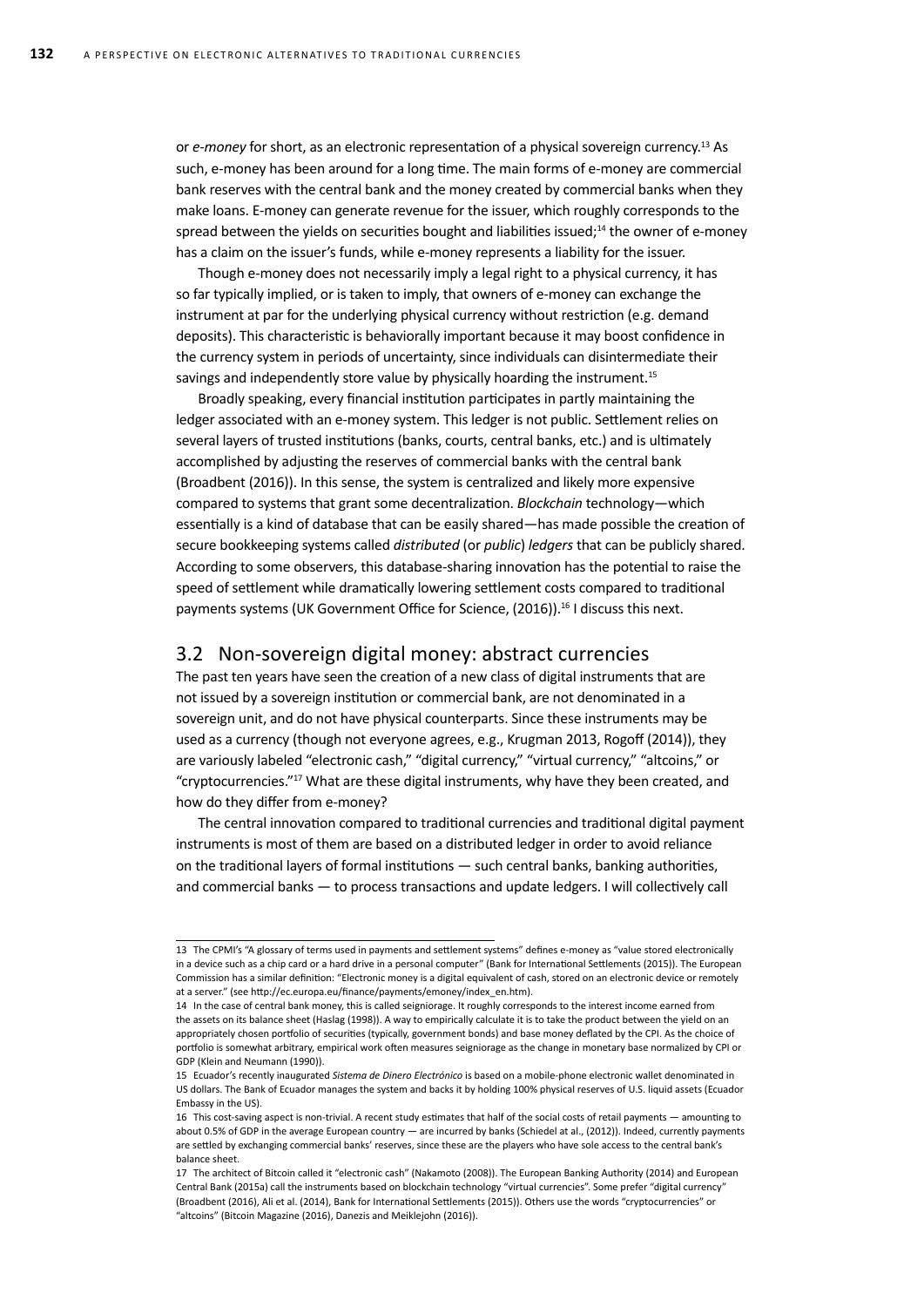this category of new currency instruments *abstract currencies*. 18 They are *currencies* in the sense that they can be exchanged peer-to-peer, much as cash. They are *abstract* in the sense that they neither exist in space nor refer to an existing instrument, physical or financial (for example, deposits). Simply put, they are representations of numbers, i.e., abstract objects.

An abstract currency system is a self-enforcing system of property rights over an abstract instrument, which gives its owners the freedom to use and the right to exclude others from using the instrument. Using the instrument solely consists of digitally hoarding it or transferring ownership to other system participants, according to the system's built-in rules.

#### **Bitcoin**

Bitcoin is the first abstract currency system ever created. It appeared on the 3rd of January 2009, when the open source computer code was made public and the first ten bitcoins were created. The system allows the transfer of property rights over abstract objects called "bitcoins" among network participants. The system is built around the blockchain-based distributed ledger framework discussed in Nakamoto (2008). The emission of bitcoins is regulated by a mathematical algorithm that ensures a bounded, predictable bitcoin supply.

Unlike a traditional currency, an abstract currency is not issued by a central authority, is not a claim on any issuer, and is not backed by any central authority (through legal tender status, for example). Being a fiat instrument, an abstract currency acquires value only if its users are confident that the instrument is a safe store of value and its ownership can be easily transferred to someone else in the foreseeable future, in exchange for labor, goods, services, or other stores of value (e.g. other currencies or financial instruments). Since the instrument cannot be physically possessed, this means that property rights over the instrument must be established through some ledger system. The crucial innovation lies in how property rights are established and managed compared to traditional e-money systems.

Nowadays, the exchange of e-money relies on designated trusted intermediaries such as banks and central banks — to update electronic ledgers. Intuitively, this resolves a problem of trust. If counterparts have little or no trust in each other, then trade requires an intermediary that can be trusted *not* to falsify the ledger's records. In traditional currency systems, only specially designated intermediaries can access the ledger. Instead, the original idea behind an abstract currency system (Nakamoto (2008)) is to enable electronic payments *without* having to rely on designated intermediaries. The solution to this problem partly relies on making the history of all transactions completely public through the "blockchain database," also known as the "distributed ledger" ("distributed timestamp" in Nakamoto (2008)).

<sup>18</sup> The term "abstract" uniquely differentiates these instruments from unrelated instruments. For example, stored-value cards are a form of currency that relies on cryptographic technology; commercial bank reserves represent currency in digital form. In the computer-based (i.e., virtual) reality called "Second Life" trades must be completed with Linden dollars; this "virtual currency" thus ends up being traded for US dollars. This is unlike Bitcoin, whose value is not tied to a virtual reality.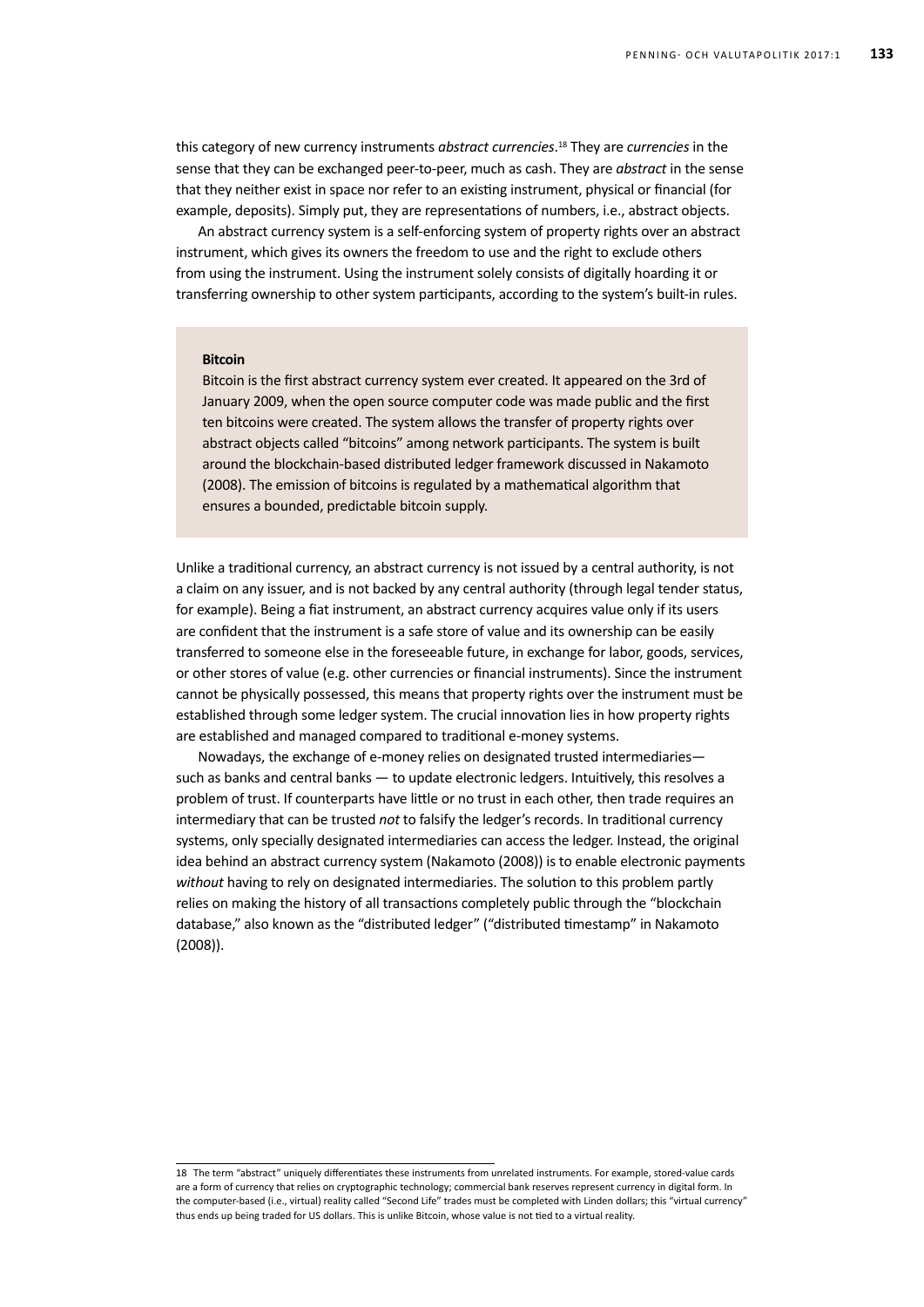#### **How the distributed ledger supports trade**

Property rights over an instrument are established by making the history of all transactions public through the blockchain database. One can think of this public ledger as a system-wide database that is transparent and synchronized: every system participant locally stores the entire history of payments. A payment thus simply corresponds to a time-stamped change in record in the public ledger, which takes the form of an addition to the blockchain database. In a way, the blockchain records the ownership trajectory of each instrument over time, as if describing a long chain of events. A transaction is verified as having taken place if there is sufficient consensus among system participants that a proposed change in instrument's ownership does not conflict with the information stored in the database ("Nakamoto consensus"). All valid payments are peer-to-peer — as if exchanging physical cash — and are irreversible.

To build consensus, some system participants must be willing to verify the validity of transactions — impartially and honestly — using computational methods that are made costly and lengthy *on purpose*. Those who choose to verify transactions are called 'miners' because they are compensated with newly created currency. Money creation is tied to settlement. Miners act as private third parties that compete among themselves to provide settlement services but, unlike banks, are unsupervised, unregulated, and face no counterparty risk. Computational burdens, database transparency and competition to verify prevent fraud in the form of double-spending.

Abstract currency payments are not intermediated — although they take place over the internet, they are peer-to-peer like cash — they are settled as soon as enough system participants agree they are valid. A proposed change in the instrument's ownership is valid when there is enough consensus that the change does not conflict with the information contained in the public record.19 At that point, the transaction is made irreversible and is added to the public record in real time. Roughly speaking, the incentive to commit fraud — which simply means altering records to spend someone else's asset ("double spending") — is removed in two ways. First, validation work is randomly rewarded with a newly created instrument — thus promoting consensus-building through competition on validation. Second, the validation process is constrained to be computationally challenging — thus preventing record falsification by minority coalitions.

An advantage of an abstract currency is that transactions are peer-to-peer, thus avoiding the counterparty risk to which intermediaries are exposed in settling traditional payments. At the same time, an abstract currency grants the convenience of digital transactions with fast settlement<sup>20</sup> at a lower cost compared to the digital money currently in use in most countries. For example, the Automated Clearing House network used by U.S. depository institutions to make electronic transfers works through batch processing of transactions, and it only recently started to allow same day settlement (NACHA,  $(2016)$ ).<sup>21</sup> However, it

<sup>19</sup> A straight majority of system participants must recognize the transaction as valid. An accessible technical description of the distributed ledger technology can be found in the UK Government Office for Science (2016), Ali et al. (2014a), or Boehme et al. (2015).

<sup>20</sup> Bitcoin is neither particularly fast nor easily scalable. Transactions take several minutes to be confirmed and the system, in its current form, is unlikely to scale beyond 100 transactions per second (Decker and Wattenhofer (2015)). Moreover, Bitcoin transactions are typically considered final only after six confirmations, which creates a delay of about an hour before the transaction is validated (Boehme et al. (2015)).

<sup>21</sup> The U.S. ACH system is a nationwide network through which depository institutions send each other batches of electronic credit and debit transfers (Board of Governors, (2016)). The Federal Reserve Banks and Electronic Payments Network are the two national ACH operators.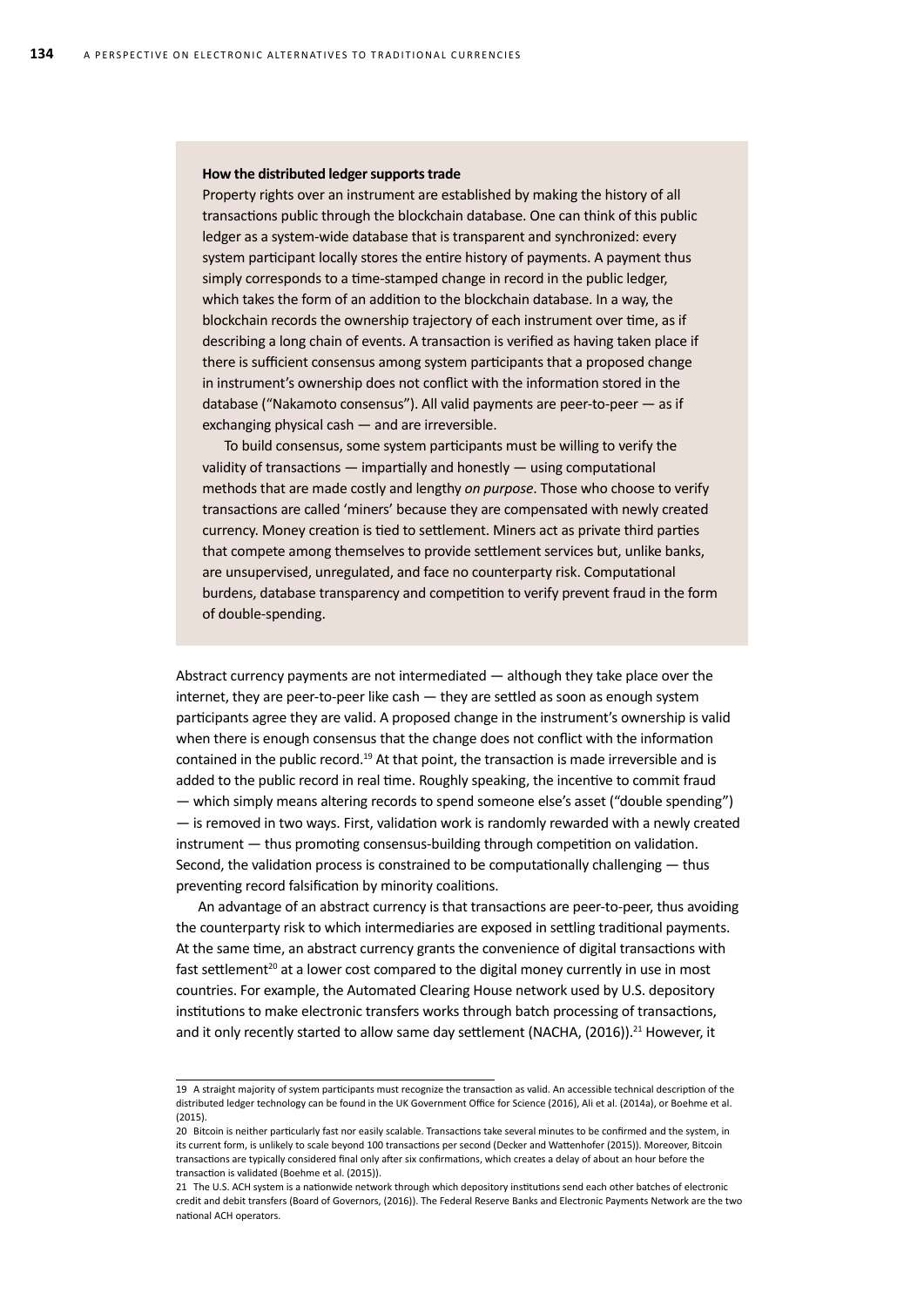must be noted that this characteristic is not unique to blockchain-based payments. Some countries already operate real-time settlement systems that are very fast and the speedcost advantages of blockchain technology are less clear. For example, Sweden's cell phonebased "Swish" peer-to-peer payments service is supported by a real-time settlement system called BiR; that system could be possibly used for other payments services (Segendorf and Wretman (2015)).

There are also drawbacks in abstract currency systems like Bitcoin: (i) they can only generate a rigid currency supply, which is bounded above in the long-run,<sup>22</sup> (ii) they may not be easily "scalable" in the sense that they can only handle low transaction volumes (7 transactions per second for Bitcoin, vs several thousand for Visa, for example), (iii) they are highly volatile instruments, partly because their value is not tied to a sovereign currency, and (iv) they tend to suffer from incentive problems as the network size increases. These practical considerations — as well as public confidence, coordination and stability challenges due to the lack of a central authority — partly motivate recent studies about the conceptual feasibility of sovereign digital currencies based on decentralized ledgers, as discussed below.

## 3.3 E-cash proposals between abstract currency and e-money

There is currently significant interest from academics and practitioners in the conceptual feasibility of sovereign digital currencies that could be issued by a central authority but that would exploit the flexibility of blockchain technology (Ali et al. (2014b), Barrdear and Kumhof (2016), Bank for International Settlements (2015), Danezis and Meiklejohn (2015)). We are starting to see some proof-of-concept currencies. One example is the Central Bank Digital Currency (CBDC) studied by the Bank of England (discussed below).

As in the case of banknotes and coins, the exchange of this new kind of currency from payer to payee would imply immediate settlement of the transaction. Unlike traditional currencies, and like abstract currencies, transactions would be broadcast to all system participants and would be validated through some consensus protocol. As a result, settlement would not require the exchange of bank reserves at the central bank.

Since these instruments are envisioned as a purely digital version of a coin or a banknote, I will use the terminology *electronic cash*, or *e-cash* for short, to differentiate them from both e-money and abstract currencies.

No e-cash system is yet in place, though some institutions are studying it. Examples include the Central Bank Digital Currency (CBDC) studied by the Bank of England (Broadbent (2016), Barrdear and Kumhof (2016)) and the proof of concept known as RSCoin (Danezis and Meiklejohn (2016)).

<sup>22</sup> The rule regulating the emission of bitcoins is built into the system and cannot be altered without reaching consensus among system participants. Roughly speaking, instruments are emitted every time a transaction is validated. The emission rate is designed to decline over time until all emission stops, at which point the supply of instruments can no longer increase.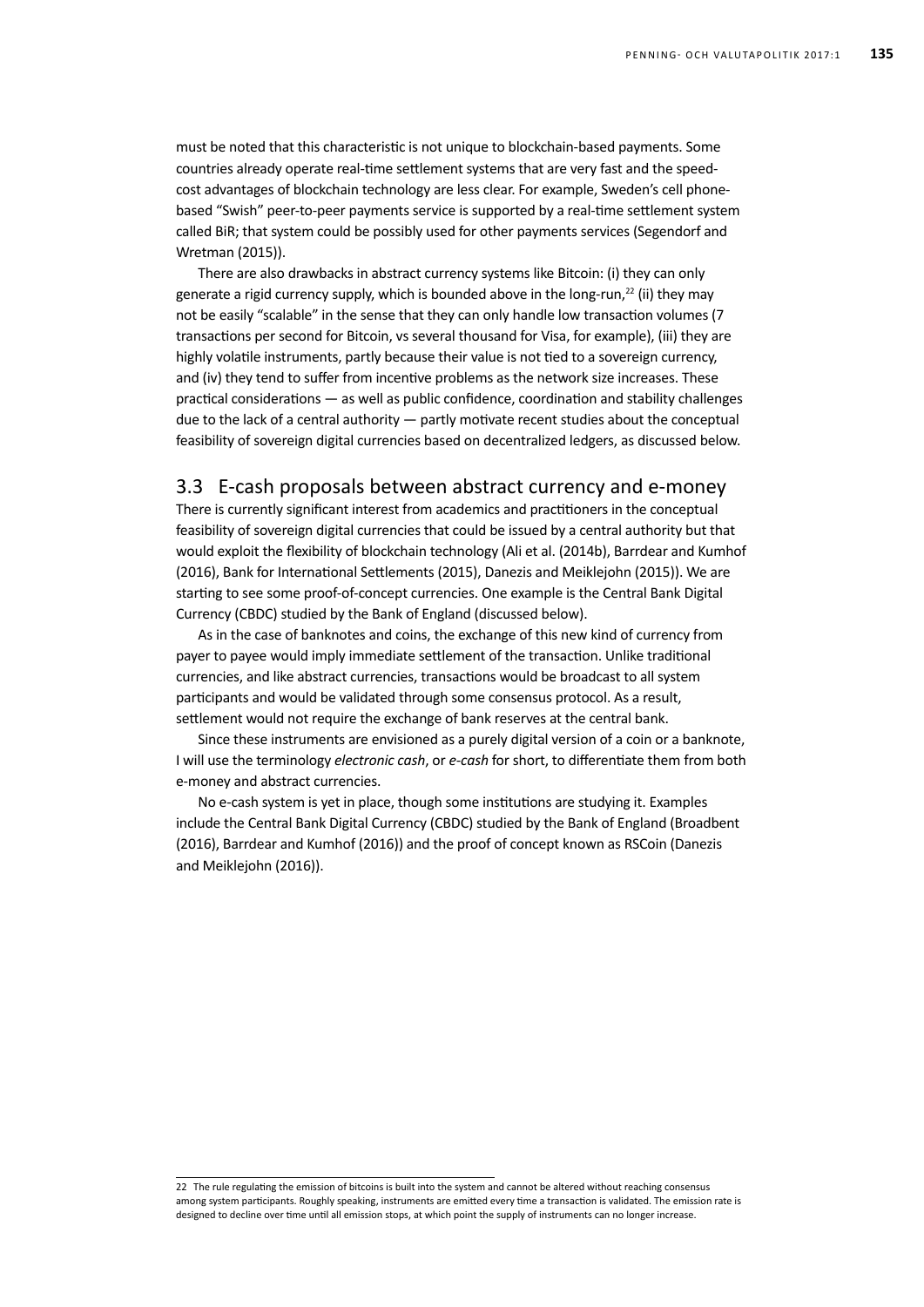#### **The RSCoin concept**

The study in Danezis and Meiklejohn (2016) proposes an e-cash instrument, called RSCoin, to be issued by a trusted central institution (a central bank, for example). Unlike traditional e-monies, the transaction ledger would not be centrally maintained by the issuing institution. Instead, it would be partially distributed using blockchain technology. This, according to the authors, could allow high rates of transactions at low cost. To support the system, designated authorities called "mintettes" — basically, pre-existing intermediaries such as commercial banks would be authorized to collect transactions and would ultimately be collectively responsible for producing a consistent, cross-referenced ledger. This ledger would then be sent back to the central institution for final validation. It is unclear if RSCoin would be exchangeable upon demand for physical sovereign currency.

The Bank of Canada is also studying a sovereign currency called CAD-COIN, which would adopt a distributed ledger based on blockchain technology. This instrument is being studied as a way to facilitate wholesale interbank payments, not for use by the general public, and its supply would be tied one-to-one to the amount of cash collateral pledged by system participants, and fully convertible into physical currency (Forbes (2016)). Bank of Tokyo-Mitsubishi is also studying a distributed ledger private currency fully backed by yen, as well as denominated in and convertible into yen (Reuters (2016)).

Recently, several central bankers have started to openly discuss the possibility and consequences of introducing an e-cash alternative to traditional physical currency. The Bank of England's deputy governor for monetary policy has noted that it is now conceptually and technically possible for a central bank to directly issue a new electronic currency in a manner that widens access to its balance sheet beyond commercial banks, not only to non-bank financial companies but even to individuals (Broadbent, (2016)). A deputy governor at the People's Bank of China wrote that central banks should take the lead in developing "digital legal tender of their own" (Fan (2016)). A Federal Reserve Board of Governors member remarked that the distributed ledger technology "may represent the most significant development in many years in payments, clearing, and settlement" (Brainard (2016)). In Sweden, the Riksbank is studying whether or not to meet the general public's need for central bank money by supplying it in some electronic form (Skingsley (2016)).

## 4 Electronic alternatives to cash: challenges and implications for central banks

Private issuers have readily exploited blockchain technology to offer electronic currencies of their own (collectively called "altcoins") such as *Ethereum*, and *Litecoin*, 23 partly to address some of the shortcomings identified with Bitcoin (Danezis and Meiklejohn (2016)). Given this, is there scope for a central bank to take a leading role in developing and issuing e-cash? This section helps form an answer by focusing on three classes of problem associated with issuing a new currency instrument—public confidence in the currency, avoiding coordination failures, and ensuring financial system stability—three problems that may give rise to market failures and create scope for a central bank-issued currency beyond the obvious benefit of obtaining seigniorage revenue.

<sup>23</sup> See https://coinmarketcap.com/ for a snapshot of current market capitalization of these altcoins. At the time of writing, more than 600 altcoins are being traded and the total market capitalization is \$11.4 billion, 80% of which is associated with Bitcoin.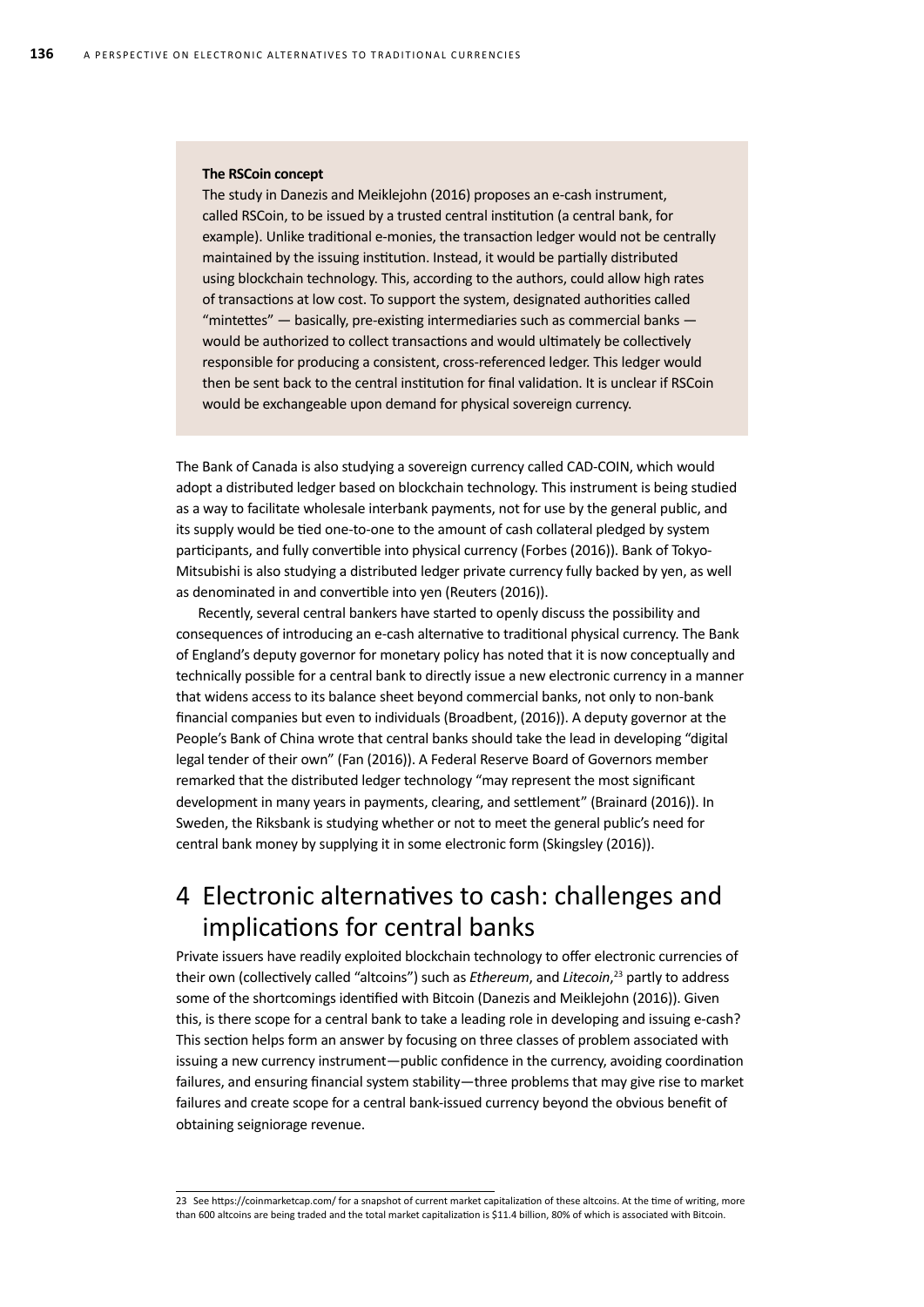## 4.1 Confidence

A currency system is self-sustaining when the public has trust in the feasibility of the underlying trading arrangement. In practice, this means that system participants must have confidence in the currency's future value and acceptability. Ultimately, this requires confidence in the issuer, so an essential characteristic of any currency is *on whom* it is a claim. Do private and public issuers have differential advantages in supporting confidence in a currency instrument?

Historically, public confidence in a currency largely referred to the quality of the coins that formed the basis of the currency. States had an obvious advantage in guaranteeing this quality over private issuers, not only because they could set and enforce quality standards more easily than private issuers, but also because states can internalize the long-run benefits of a stable currency, thus strengthening the incentive to avoid debasements (Goodhart (1998)).

Unredeemable currencies exhibit a similar confidence problem. In a fiat monetary system, the currency's value is a projection of its *expected* future acceptability and trading value. Confidence in a currency thus largely depends on expectations about the issuer's future actions. And here lies the central problem. Issuing currency generates a benefit for an issuer, through the interest income earned from the assets it acquires (seigniorage). There is thus a temptation to behave opportunistically and overissue currency. *Confidence* in a currency exists when the public believes that the issuer will not emit currency beyond the point where the currency's value will become unstable or rapidly decline. Lack of confidence in the issuer is a serious threat to a fiat currency. It can lead people to believe that the currency might no longer be accepted on some future date. If so, then we would witness a hyperinflationary spiral (Faust (1989)) or, at worst, the currency's value would immediately collapse (Cass and Shell (1980)).

Although current thinking in monetary theory pays little attention to the role of governments in establishing a currency, $24$  some studies have emphasized that a credible public issuer might have a confidence advantage over private issuers.

First, currency systems are public goods and private issuers may not give sufficient weight to the externalities generated by money creation and so may end up oversupplying it. By contrast, governments can more easily internalize these externalities, and thus better mitigate the risk of a currency oversupply. If so, a sovereign currency system is less likely to suffer from confidence problems than a privately issued currency (Ritter (1995)). A related issue is enforcement of the quality of the currency. Governments typically control or operate the institutions that enforce the rules governing a society. Hence, there can be advantages from vertical integration of the two tasks of emitting currency and enforcing the currency emission rules. The design of Bitcoin reflects an attempt to resolve this crucial enforcement problem without relying on central institutions. In doing so, it creates other kinds of problems—for example, an inelastic currency supply and an inability to control illicit financial flows. This speaks in favor of a sovereign e-cash system.

Second, public monitoring of conduct is known to help mitigate temptations to behave opportunistically (Abreu, Pearce, and Stacchetti (1990)). The public can more easily monitor the actions taken by a central bank compared to those taken by a private issuer. This is likely to enhance the stability and value of the currency, because it allows a quick and coordinated response to socially undesirable policies, thus removing the incentives to stray from optimal policy in the first place.

Third, short planning horizons weaken the incentive to keep promises compared to having a long-run horizon (Friedman (1971)). Hence, the planning horizon affects the

<sup>24</sup> Goodhart (2009) notes: "economists have tended to ignore historical reality, to establish formal mathematical models of how private agents (with no government), transacting among themselves, might jointly adopt an equilibrium in which they all settle on a common monetary instrument."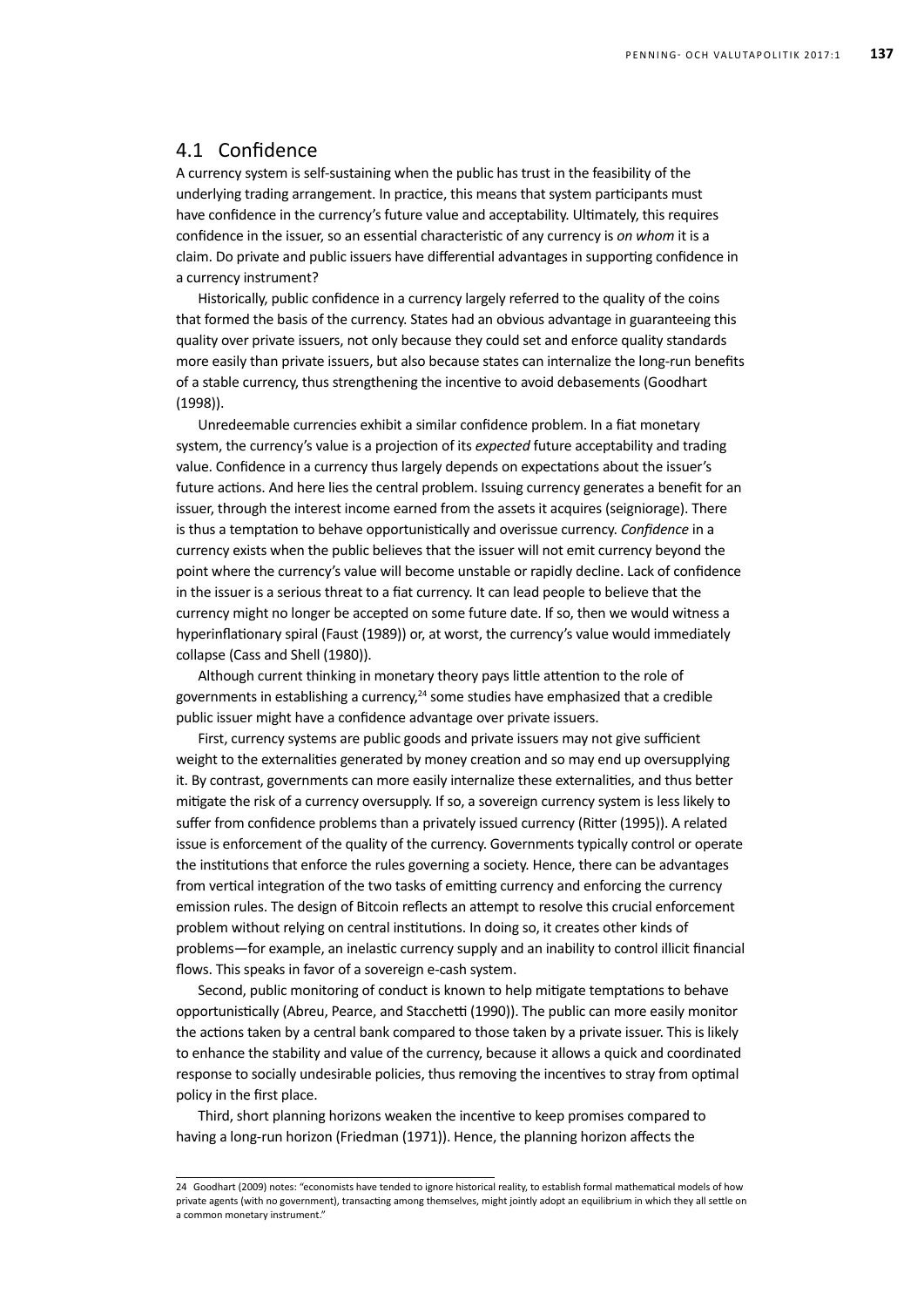incentive to manipulate the currency supply. A currency issuer that is motivated by shortrun objectives has stronger incentives to manipulate the currency supply to extract shortrun rents compared to an issuer pursuing long-run objectives. Central banks tend to have longer planning horizons compared to private issuers. This allows central banks to internalize the social costs that monetary instability has in the long run. This long-run perspective is reinforced for central banks that are independent of the political authorities, as political authorities may be more easily tempted by the possibility of attaining short-term gains. Having a long-run view seems especially important in periods of uncertainty, to maintain confidence in the currency and avoid self-fulfilling currency collapses.

### **Self-fulfilling currency collapses**

The value of a fiat currency is linked to *expectations* about its future acceptability as a means of payment. If confidence in an existing currency rapidly deteriorates, or if there is no sufficient confidence in a new currency, then the currency value will collapse to zero. To illustrate this, note we accept a currency in exchange for goods and services only if we believe that the currency can be easily spent. If we all think this way, then the currency is broadly accepted, thus confirming (or fulfilling) the initial belief in the currency's value. On the other hand, we will *not* accept a currency if we doubt that others want it. If we all share this view, then the currency will not be broadly accepted, thus confirming the initial belief. Here, the currency's value collapses to zero. This outcome is self-fulfilling because it is entirely driven by initial beliefs. Simply put, if the public *doubts* that others will want a currency instrument, then that instrument's value will quickly collapse.

Finally, in many countries, sovereign currencies have a well-established history of use and monetary authorities are trusted; this may prove to be an advantage for a national e-cash system over privately issued alternatives. In countries with trusted and well-functioning monetary institutions, a sovereign issuer could leverage the pre-existing trust to more easily build confidence in a new currency instrument, compared to private issuers.<sup>25</sup>

Overall, these considerations suggest that a sovereign issuer is in a unique position because it can more easily internalize the externalities associated with introducing a new currency, and can more easily build confidence in the instrument's stability compared to private issuers. However, additional research is needed on this topic. Empirical evidence would be especially valuable.

### 4.2 Coordination problems

When more than one instrument exists that can serve the role of a currency, then the choice of instrument to use may become a problem. The reason is that there could be miscoordination resulting in partial adoption of multiple instruments instead of the common adoption of a single one. This fragmentation of payment methods is a source of inefficiency because it complicates settlement and raises its cost.

To understand this point, suppose two fiat currency instruments exist in fixed supply and only differ in their color. Individuals independently select which one to adopt. Here, one of the two instruments may be accepted by everyone, but it may also happen that none are wholly accepted (Kiyotaki and Wright (1993)). This second scenario is inefficient because the instruments' fragmented use may sometimes prevent trade from taking place. In this sense, money shares many similarities with language (Polanyi, (1957)). Coordinating on a single

<sup>25</sup> This does not mean, of course, that states are necessarily trustworthy currency providers. The hyperinflationary experience in Zimbabwe in the first decade of this century, and the recent and sudden de-monetization in India come to mind.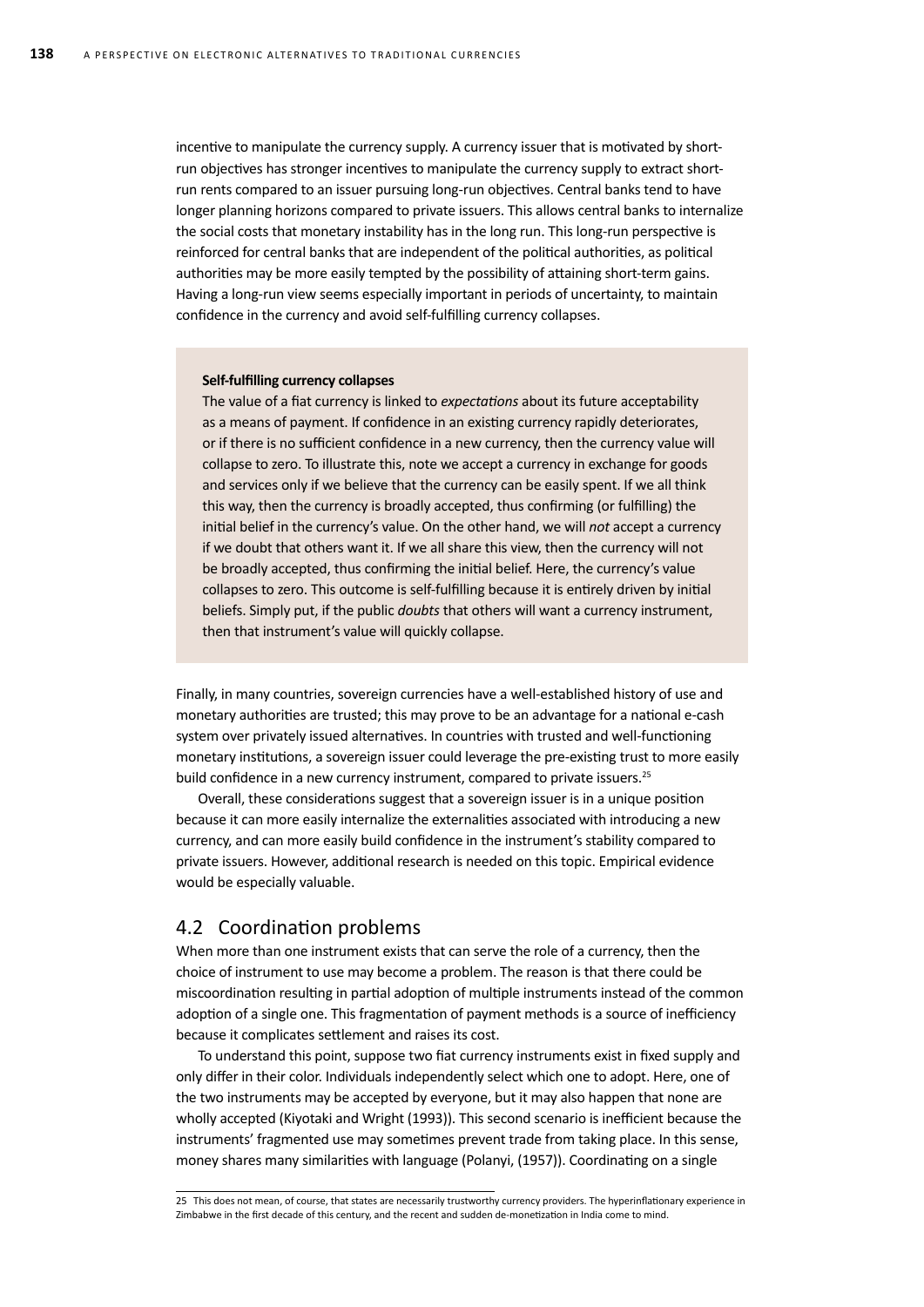language is beneficial because the greater the number of people who speak a language, the more valuable it is to speak *that* language. The same holds true for money. These are known as "network effects" or "strategic complementarities," meaning that individuals benefit from making identical choices (Cooper and John (1988)).

### **Coordination problems as a two-person game**

Eva and Isabella must independently choose one of two communication systems, A or B. Their joint choices determine if a communication system will be set up, and how they will share a prize V from setting it up:

| <b>Outcome</b> | Payoff                                                                |
|----------------|-----------------------------------------------------------------------|
| AA             | Eva earns 60 percent of V, and Isabella earns 40 percent              |
| AB             | No communication system is set up and no prize is won, so both earn 0 |
| <b>BA</b>      | No communication system is set up and no prize is won, so both earn 0 |
| <b>BB</b>      | Eva earns 40 percent of V, and Isabella earns 60 percent              |

Eva and Isabella want to coordinate on *some* common system to avoid a total failure. In the language of economics there is a positive network externality. But there is also strategic uncertainty because, though *AA* and *BB* are both equilibria, neither Eva nor Isabella is sure what the other will do. In fact, their interests are conflicting because Eva prefers *AA*, but Isabella prefers BB. If either *AB* or *BA* is realized, then we have a *coordination failure*. Having a third party acting as a coordinator may help.

Numerous studies have found that miscoordination commonly occurs in simple coordination games (van Huyck et al. (1990)) as well as in more complex tasks. For example, payment arrangements may be inefficiently selected (Camera et al. (2016)) and it is difficult to coordinate on a smooth transition from an "inferior" to a "superior" currency (Camera at al. (2003)). Habit can play an important role in leading to an inefficient selection of payment methods (van der Horst and Matthijsen (2013)).

These observations suggest there is scope for a public institution to serve as the sole issuer of the currency. A sovereign issuer can help resolve coordination problems by granting legal tender status to a newly issued instrument. A drawback of granting legal tender status to a new instrument is that it effectively imposes a constraint on the choice of payment instrument, which may itself be suboptimal. A government can also set a standard by requiring a new state-issued currency in payment for taxes—something known as the taxfoundation theory of money (Starr (1974), Goldberg (2012)).

### 4.3 Stability

A major open question is whether introducing a digital alternative to a traditional currency can induce instability in the monetary and financial system, and why this may happen. Here, I consider four aspects of this problem that have been discussed but that should be more carefully studied.<sup>26</sup>

### **Design of the instrument**

Letting a central bank issue e-cash could induce instability by creating changes in the funding base of banks and would thereby alter the relation between banks and the central bank

<sup>26</sup> Barrdear and Kumhof (2016) discusses a wider variety of stability issues.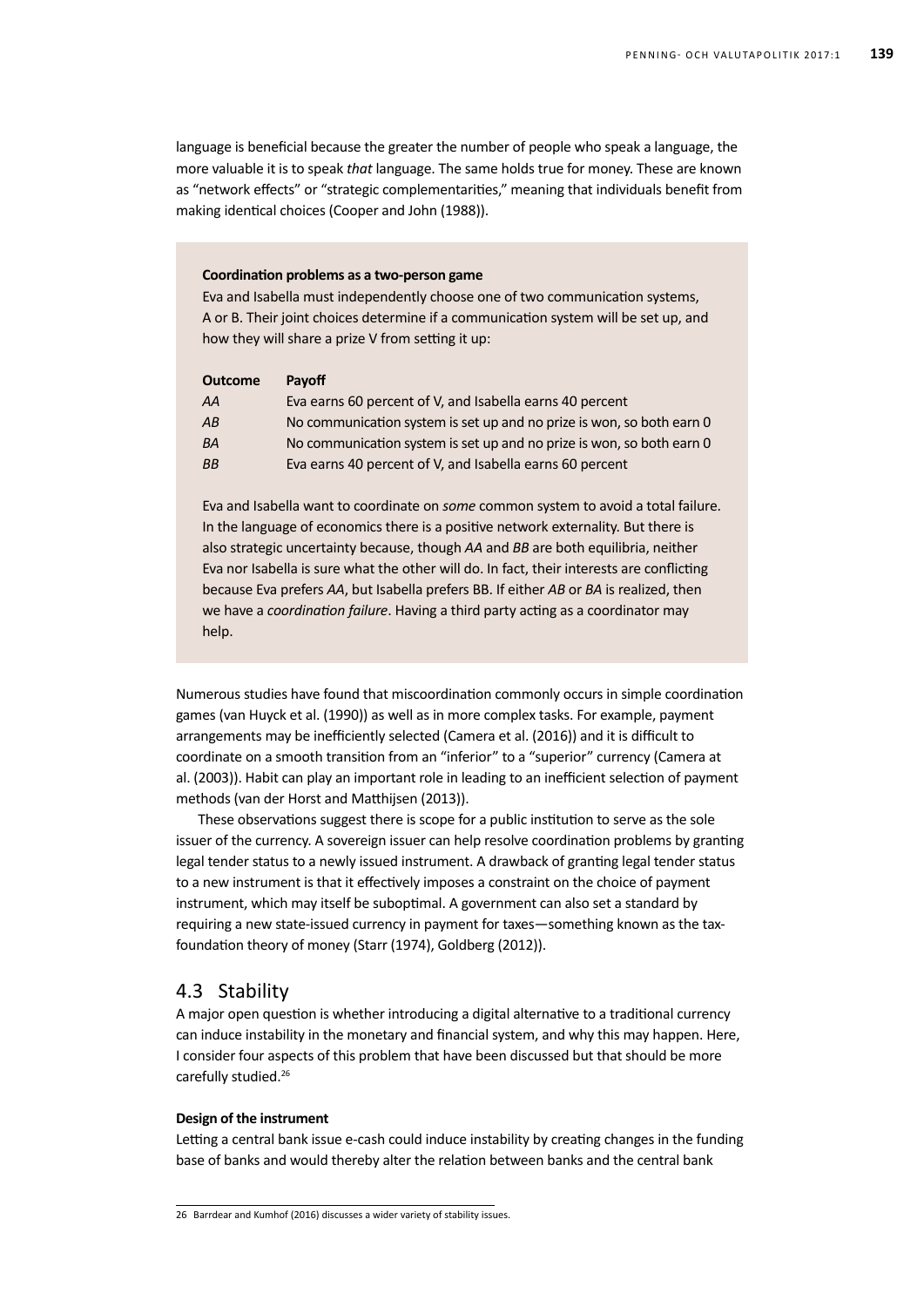— possibly generating disintermediation in times of crisis. As an illustration, suppose that the central bank issues e-cash in a manner that gives direct access to its balance sheet to households — not only financial institutions. This could be as simple as a liquidity deposit, or could be more sophisticated. For example, central bank e-cash could pay some interest, thus coming into direct competition with the traditional role of commercial banks (Broadbent, (2016)). Either way, by design this instrument would be quickly and cheaply transferable from and to intermediaries. This might increase financial market volatility. In normal times, volatility could be induced by stochastic flows of deposits in and out of e-cash. In periods of uncertainty, households might seek the safety of the central bank, thus giving rise to rapid outflows of funds from commercial banks, as in a digital version of the classic bank run. This kind of volatility in funding liquidity would naturally have implications for the way banks fund their projects and for the cost of deposit insurance. On the other hand, interest-bearing e-cash could improve the stabilization of the business cycle (Barrdear and Kumhof (2016)).

The impact of interest-bearing e-cash is, for natural reasons, still an open question. Empirically, there are reasons to be cautious. I am not aware of historical examples in which an interest-carrying currency has been at the heart of a stable currency system, widely circulating side-by-side, or instead of, a non interest-bearing currency.<sup>27</sup> On the other hand, the technical opportunity to issue such an instrument has not emerged until now. The uncertain consequences of an interest-bearing currency may be purely behavioral: individuals might attempt to hoard it and speculate on its value (Camera et al. (2003)). The public may also perceive different currency instruments as being only partially fungible, leading to an inefficient use, for example using interest-paying e-cash to store value but not as a currency, as per some form of "mental accounting" (Thaler (1999)).<sup>28</sup> These kinds of problems can presumably be minimized by letting the central bank offer individual deposit accounts that are a modern version of Tobin's *deposited currency*: a plain, non-interest bearing cash-like instrument, 100% backed and payable on demand in cash (Tobin (1985)). Blockchain technology indeed seems to offer a cost-effective means to emit and manage this type of instrument.

### **Lack of explicit anchors**

spent on groceries.

Letting private issuers provide e-cash may induce price instability, if price floors cannot be easily established. The experience with abstract currencies suggests that it may indeed be difficult to find price floors (a nominal anchor) with privately-issued electronic currencies. Bitcoin, for example, is very volatile and, for this reason, has been criticized for being an unstable store of value and, therefore, unsuitable as a currency (Krugman (2013)). Instability is a problem because it gets in the way of widespread adoption. One can apply evolutionary arguments to formalize this point by studying the stability of a fiat currency system when many individuals make independent adoption decisions. The system will collapse if the initial currency value has too low a price floor, as this negatively interferes with the dynamics of adoption and use (Camera et al. (2013)). Sovereign e-cash would reduce these risks, by providing explicit anchors such as making the new instrument legal tender, accepting it to discharge tax obligations, or accepting it in exchange for government debt. Central bank e-cash issued against government debt could also support financial stability (Barrdear and Kumhof (2016)).

<sup>27</sup> Arkansas offers one historical example where, for a couple of years during the Civil War, small denomination bonds circulated. But that happened only after they became receivable for taxes at par (Burdekin and Weidenmier (2008)). 28 According to this theory, different types of economic activities are uniquely assigned to special accounts, each with its own budget constraint. As a result, a dollar destined to be spent on a vacation is not perceived as being the same as a dollar to be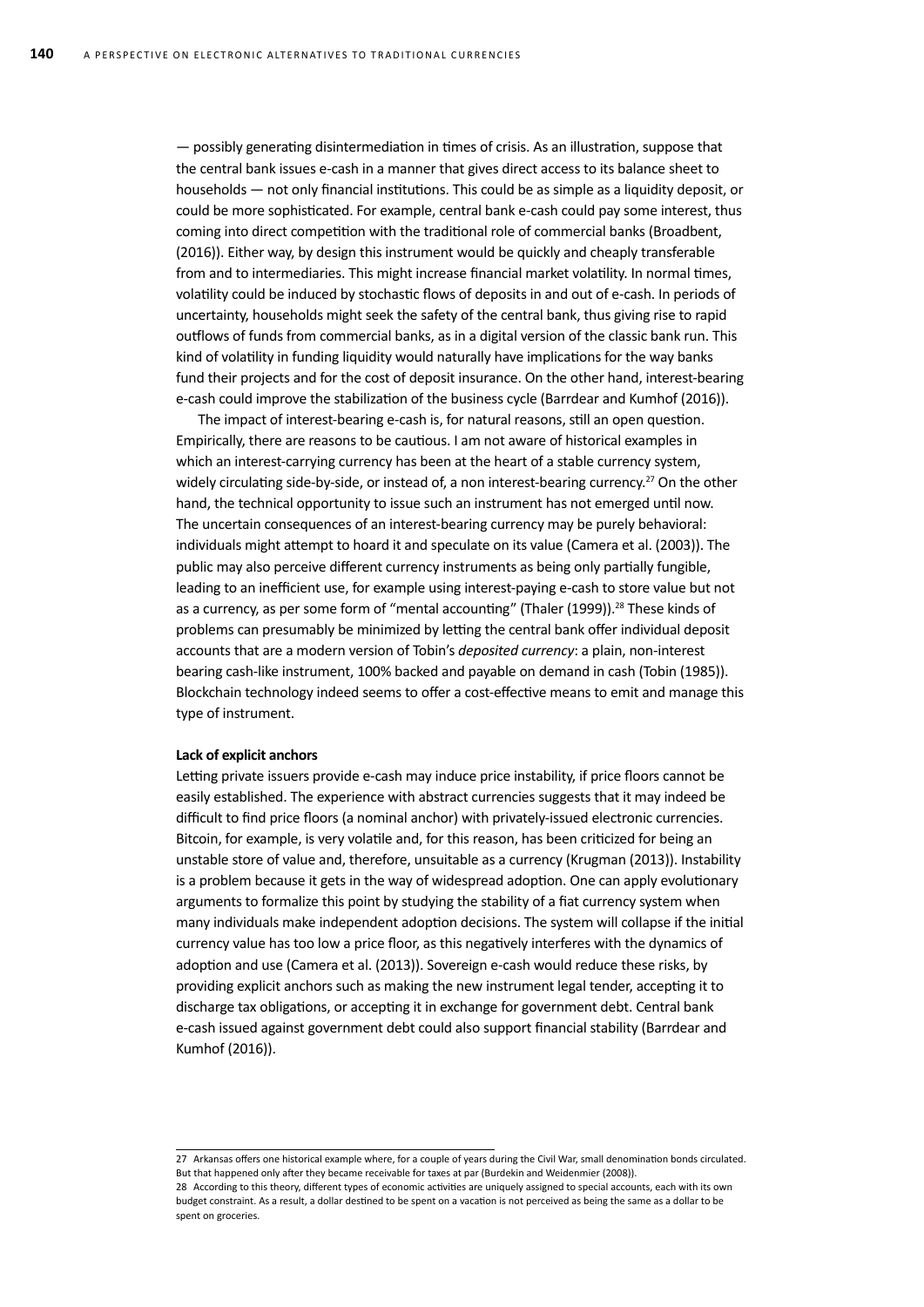#### **The transition to a cashless society**

Phasing out cash, to make space for e-cash, is another potential source of instability. Convertibility upon demand into banknotes or coins, or some other tangible store of value is important for traditional e-money, and it should remain an important element of competition between traditional and alternative currencies, especially in periods of financial instability. Cash is considered a "safe haven" in periods of crisis or negative interest rates. For example, some institutional investors are currently implementing physical cash-hoarding strategies and respectable fund managers are advocating storing physical currency to better diversity portfolios (Bloomberg (2016b), The Telegraph (2015)). However, if e-cash and cash coexist, then the tradeoff between e-cash and cash may create significant swings in currency flows in and out of depository institutions in periods of crisis. This concern may suggest a reason to gradually phase out physical currency, once an electronic alternative is made available. Another advantage of doing central banking without circulating coins and banknotes is that the liquidity would never leave the system. Depending on how the system is constructed, this might decrease vulnerability to bank runs. For example, Broadbent (2016) notes that, if the central bank engaged in deposit taking, then it might make deposits safer because "the central bank can't run out of cash and therefore can't suffer a 'run'." This would also affect other costs, as it would impact the way in which banks finance their lending activities. This is something that should be carefully studied.

Phasing out physical cash could also effectively remove the zero lower bound on interest rates  $-$  so central bank e-cash could easily support negative interest rates.<sup>29</sup> This is because current monetary models assume zero nominal interest rates as the lower bound of monetary policy. Below zero, there is an arbitrage opportunity available (Hicks (1935) and (1937)), as borrowing to buy cash is profitable and it is preferable to convert deposits into cash. Issuing e-cash while abolishing physical cash could thus — according to some observers — expand the set of monetary policy options. If policy is ineffective at the zero lower bound, then this could be an advantage in periods of crisis, as it would simplify the implementation of monetary policy. A caveat is that it is unclear whether the zero lower bound reduces the effectiveness of monetary policy (Swanson and Williams (2014)). Moreover, there already exists an array of non-standard policy instruments that offer opportunities for central banks to overcome zero lower bound constraints (Cœuré (2015)). Naturally, we do not yet know the consequences of charging rates below a negative value that accounts for the costs of storing and shipping cash for a prolonged period of time. Although some have noted this may create instability (Bech and Malkhozov (2016)), $30$  this remains an important research question.

### **System security**

Physical cash is subject to the problem of counterfeiting, but e-cash is unlikely to be immune from security problems either. An e-cash system would take the form of a network operating through internet connections. Governments have been known to purposefully shut down internet traffic on a regional or local scale to achieve political objectives. $31$ Large scale internet disruptions can also occur that are entirely accidental, as happened in Algeria in 2015 when an undersea cable was cut, or could be intentional. Another problem is the possibility of distributed-denial-of-service attacks that shut down specific internet sites. Attacks of this type are becoming increasingly sophisticated and common against governments and private companies alike (NYT (2016)), which is a concern because

<sup>29</sup> According to the deputy governor of the Bank of England: "[...] were a CBDC fully to displace paper currency, that would open the door to the possibility of materially negative interest rates […] But that would require explicitly abolishing cash, not just introducing an electronic alternative." (Broadbent (2016)).

<sup>30</sup> The demand for cash has so far remained stable in those countries with negative interest rates; Bech and Malkhozov (2016) note that "the fact that retail bank customers have so far been shielded from negative rates has probably played a key role in keeping the demand for cash stable."

<sup>31</sup> Recently, Bahrain shut down local internet access to thwart protests. https://bahrainwatch.org/blog/2016/08/03/bahraininternet-curfew/.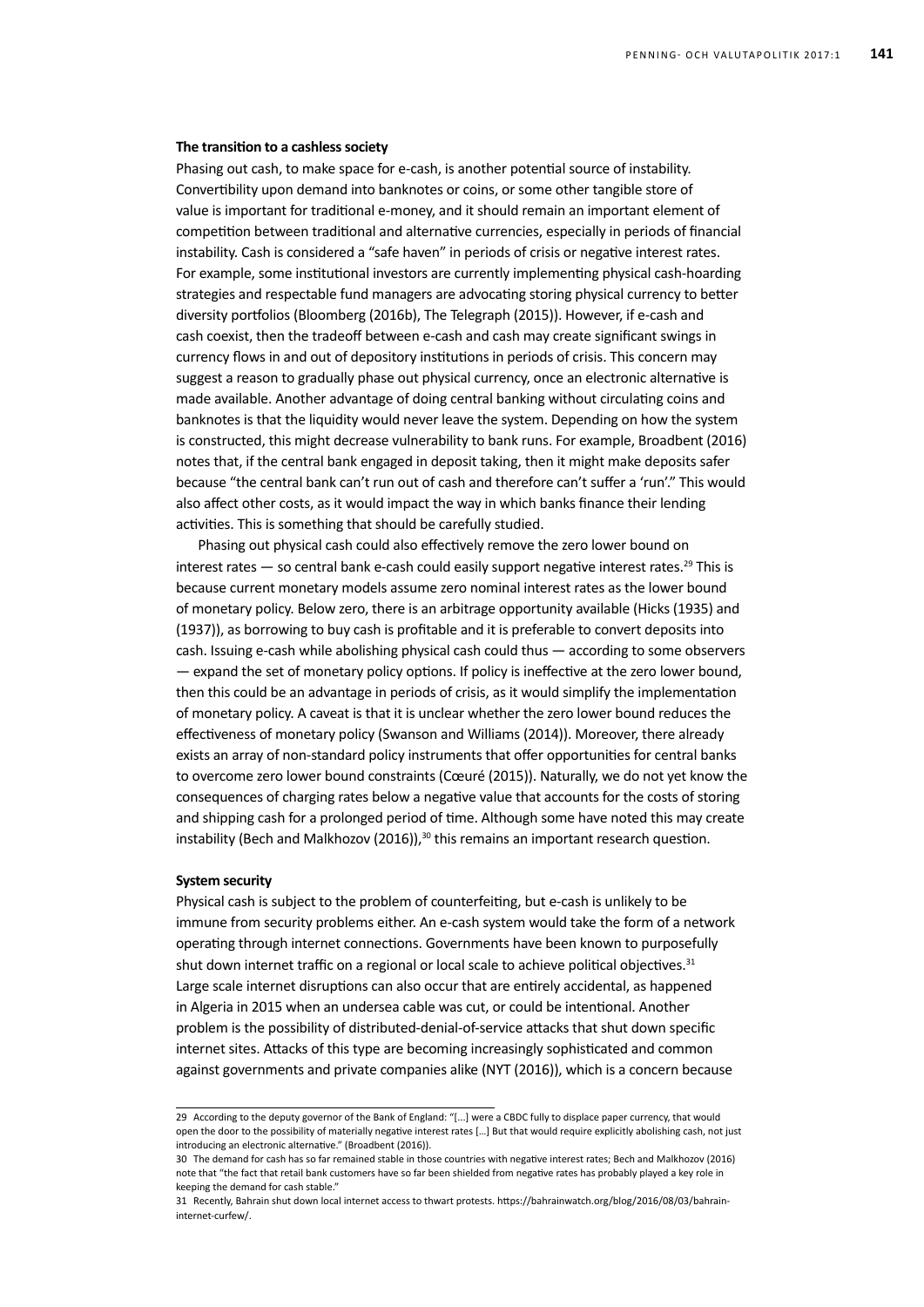blockchain-based instruments such as Bitcoin are typically managed and stored using website-based applications. The security of protocols to avoid "double spending" of the instrument is also something that should be thoroughly investigated. On the positive side, an e-cash system has the potential to be rapidly put to use nationwide during a crisis, when the only alternative would be transporting and distributing physical cash over a large area. From this perspective, an e-cash system could increase stability in times of crisis and boost the overall resilience of the payments system. Naturally, the e-cash system should be designed to ensure wide and easy access to liquidity across the whole of society, including vulnerable citizens such as elderly or disabled people.

## 5 Additional considerations

There are two additional issues that a central bank should consider in studying the possibility of issuing e-cash. One is the size of externalities associated with the use of physical currency in illicit and criminal activities. The other involves the implications that e-cash would have for the privacy of individuals.

## 5.1 Cash and crime

Some observers have asserted that cash and, in particular, large denomination notes are empirically integral to crime and tax evasion, and so should be eliminated. Rogoff (2014) asserts that the "major uses [of cash] seem to be buried in the world underground and illegal economy." Sands (2016) claims that "Illegal money flows pose a massive challenge to all societies, rich and poor." Summers (2016) calls for "a global agreement to stop issuing notes worth more than say \$50 or \$100."

This newfound interest in the connection between cash and crime is noteworthy and puzzling at the same time. First, it seems to imply causality, that cash ultimately causes crime, when, in fact, we should be talking about correlation. Even so, it is hard to quantify how massive the "challenge to all societies" stemming from the correlation between crime and cash is relative to, say, crime and fraudulent accounting practices (e.g., Enron or Parmalat frauds) or crime and commercial bank money (e.g. lending by Italy's BNL branch in Atlanta during the 80s). It is true that increasing the costs from using cash could decrease the amount of crime correlated with it. However, on the one hand, this might as well lead to instrument substitution not problem resolution (e.g. consider the questionable uses of Bitcoin) and, on the other hand, if cash exists to facilitate trade, then it is an empirical question how the inefficiency induced by removing cash would stack against the efficiency gain from reducing cash-related negative externalities (Camera (2001)).

Second, the view that removing large denomination notes is instrumental to fighting crime seems naïve. Large denomination banknotes are usually the dominant component in the sovereign currency supply. In the U.S., \$100 bills represent about ¾ of the total currency supply. Prohibiting, or stigmatizing, possession of those notes would simply shift demand to the remaining ¼ of smaller-size banknote supply. This would surely increase the cost to criminals,<sup>32</sup> but would also create shortages and increased cash-management costs for everyone else. Finally, there does not seem to be much empirical evidence that removing large denomination notes is instrumental in fighting crime: in the U.S., large denomination notes have been removed over time — this has also happened in Sweden — but one could hardly make the case that this ultimately led to a general decrease in criminal activity. Additional empirical research in this area would be beneficial.

<sup>32</sup> One of the advantages of larger sizes is less onerous storage and transportation. One million dollars composed of \$100 bills fits in a small backpack.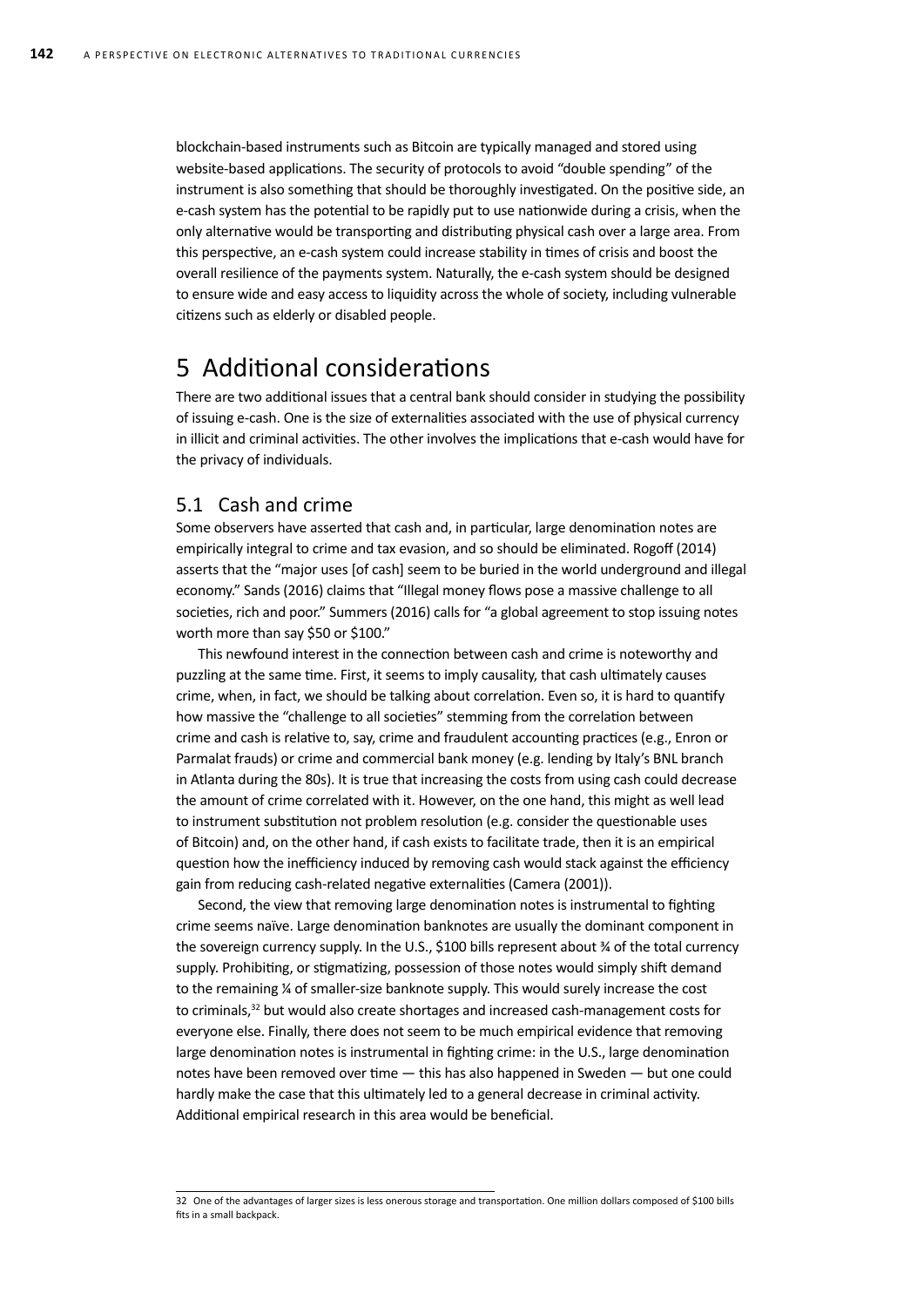## 5.2 Privacy

One of the unique traits of cash transactions is that they help preserve privacy, which is a basic human right.<sup>33</sup> It has been argued that, since cash enhances privacy, then cash must be primarily used to hide misconduct and so it should be eliminated. This argument suffers from a basic fallacy (not all those who prize privacy commit crimes) and again implies causality (privacy ultimately causes misconduct) that has not been established as far as I know. Furthermore, privacy is an important element of many activities — such as research with patent application potential or strategic business decisions — where economic agents have nothing to hide from enforcement agencies or contractual counterparties (Solove (2011)). As a result, the privacy offered by currency-based transactions may be beneficial if information is likely to be misused by opportunistic counterparties (Kahn et al. (2005)). In summary, the tradeoff between advantages and disadvantages of a currency that cannot guarantee privacy is potentially difficult, and should be carefully considered in setting up an e-cash system.

## 6 Conclusion

Technological innovation has opened the door to cash-like instruments that are electronic and no longer require the costly layers of financial intermediaries we use nowadays to settle payments. Instruments with features of this kind — variously called digital, crypto, and virtual currencies — have so far been supplied by private issuers. But currency systems are public goods, and private currencies are more likely to be associated with risks and inefficiencies, such as credibility, instability and volatility, compared to sovereign currencies issued by countries with historically efficient institutions. This suggests there could be societal benefits from public players — such as a trusted central bank — playing a primary role in currency innovation.

A central bank with a track record of being independent is in a unique position to ensure continuity and confidence in the payment system by providing a clear framework and price anchors for the new currency instrument, something that is an issue in the volatile world of privately-issued abstract currencies such as Bitcoin. To further increase trust, the framework should explicitly discuss — through legally binding agreements — if e-cash is convertible into cash upon demand, and if there are limits to the central bank's ability to charge negative interest rates or charge fees on e-cash accounts, as a way to limit the perceived downside risk of e-cash. A clear operating framework is also behaviorally important to maximize use and adoption of an electronic alternative to cash.

How should a new e-cash system be organized? I do not see many advantages in adopting a strongly centralized structure, one in which the central bank issues the currency instrument and *also* provides services or products that have been traditionally offered by commercial banks on currency deposits. In fact, depending on how the system is set up, there may not be a clear distinction between e-cash and deposits (Broadbent (2016)). It is reasonable to leverage the comparative advantage of the financial sector in providing financial services and to develop products that suit individuals and businesses' needs. In this scenario, the central bank would take the primary role of issuing the new currency instrument, designing the architecture of the system, and setting the operating standards.

Many questions, theoretical and empirical, remain open. Future central bank research should be devoted to (i) narrowing down a set of possible operating frameworks to set up an e-cash system, (ii) assessing and quantifying the possible risks during the transition period, (iii) studying the consequences for the structure of banks and the monetary transmission channels, and (iv) identifying new tools and procedures to manage those risks.

<sup>33</sup> Privacy is discussed in Article 12 of The Universal Declaration of Human Rights. http://www.un.org/en/universal-declarationhuman-rights/index.html.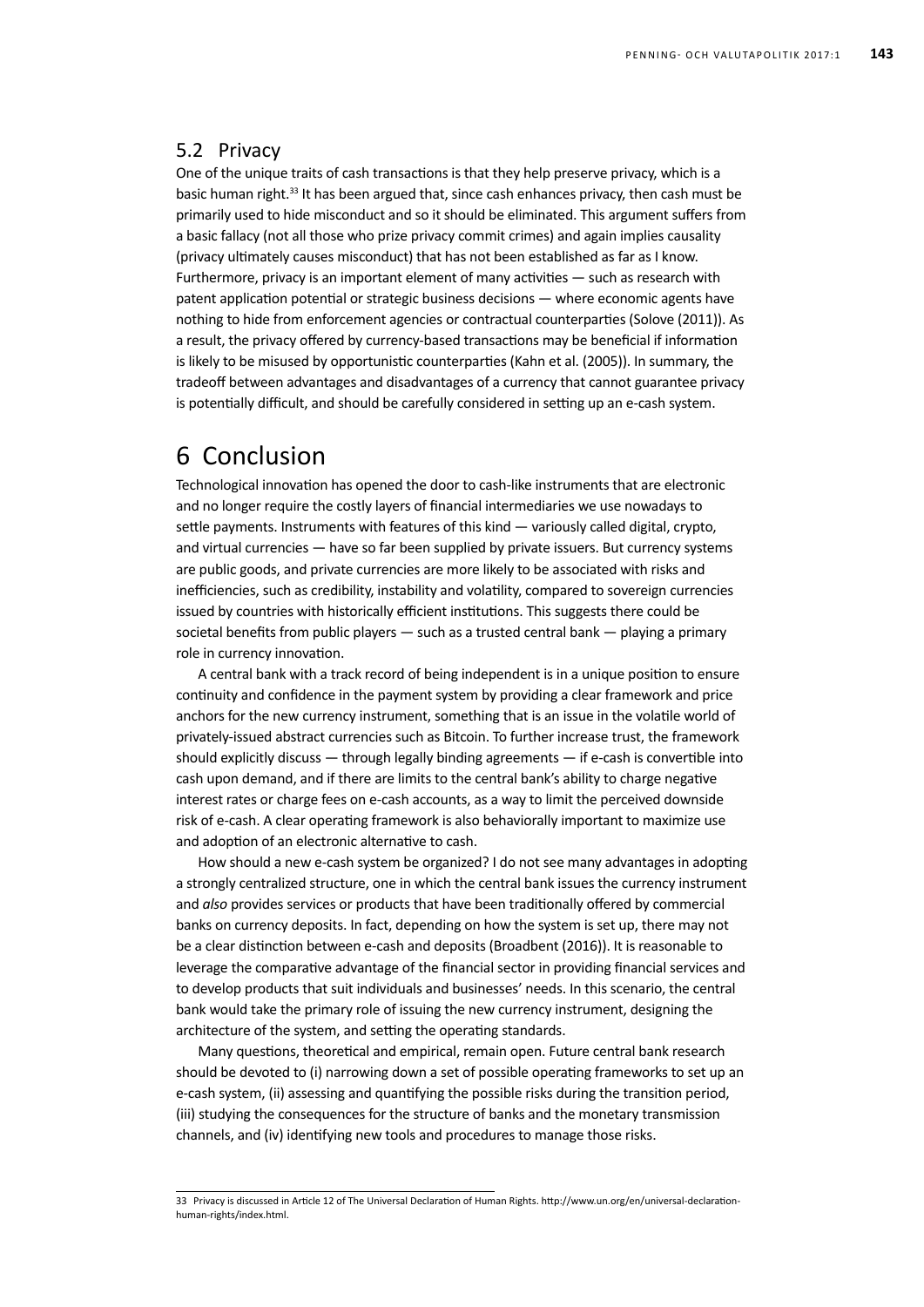One problem with providing answers to some of these questions is the lack of data. For example, how would the payment system function without traditional physical currency? And would it be optimal to simply remove all physical cash or could there be unintended repercussions for the stability of the monetary and financial system? Naturally, we have no field data that can shed empirical light on these kinds of questions. A viable solution would be for central banks to adopt the experimental methodology (Smith 1994) of collecting laboratory data to study a relevant theoretical operating principle, or to establish empirical regularities. For instance, if a theory suggests a given set of conditions under which phasing out physical cash is optimal, then laboratory experiments may help us validate that intuition, and determine if there are theoretically unforeseen aspects that should be taken into account.

The emergence of new currency-like instruments such as Bitcoin is a game-changer in our societies. It opens the door to transferring and storing value in ways that are simpler, faster and truly global. Many of the questions that revolve around this paradigm shift are still open, so the considerations I have made in this document should not be taken to be conclusive findings. My intention is to offer a perspective — at times speculative — which is based on existing theoretical and behavioral research in economics, which I hope can be helpful to those approaching the topic of currency innovation.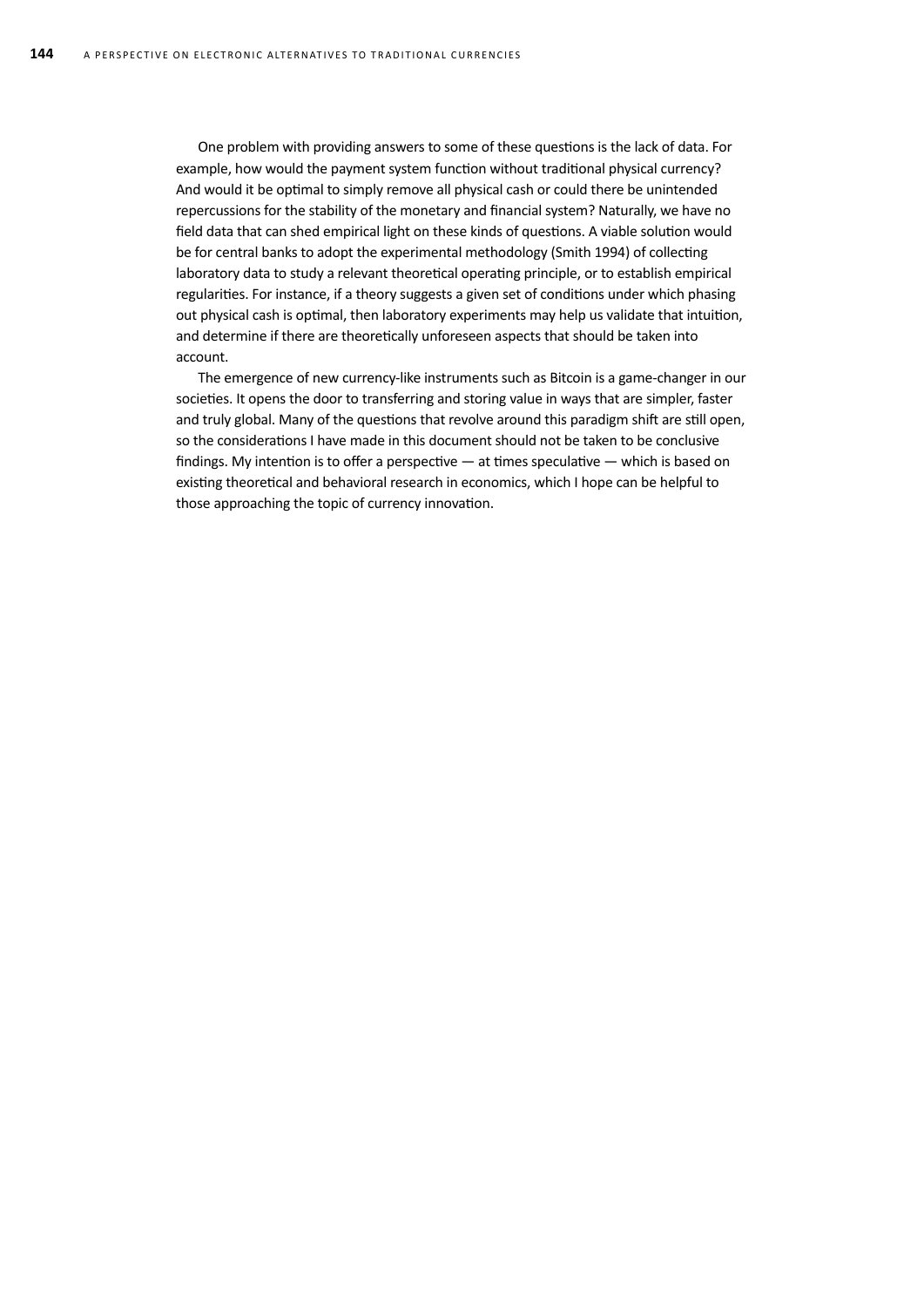## 7 References

Abreu, D., D. Pierce and E. Stacchetti (1990), "Toward a Theory of Discounted Repeated Games with Imperfect Monitoring", *Econometrica*, Vol. 58, pp. 1041-1063.

Ali, R, J. Barrdear, R. Clews and J. Southgate (2014a), "Innovations in Payment technologies and the emergence of digital currencies", *Bank of England Quarterly Bulletin*, Vol. 54, No. 3, pp. 262-275.

Ali, R, J. Barrdear, R. Clews and J. Southgate (2014b), "The economics of digital currencies", *Bank of England Quarterly Bulletin*, Vol. 54, No. 3, pp. 276-286.

Alsterlind, Jan, Hanna Armelius, David Forsman, Björn Jönsson and Anna-Lena Wretman (2015), "How Far can the Repo Rate be Cut?" Sveriges Riksbank Economic Commentaries, No. 11.

Bank for International Settlements (2015), *Digital currencies*, Committee on Payments and Market Infrastructures.

Barrdear, John and Michael Kumhof (2016), "The macroeconomics of central bank issued digital currencies", Staff Working Paper No. 605, Bank of England.

Bech, Morten and Aytek Malkhozov (2016), "How have Central Banks Implemented Negative Policy rates?", *Bank for International Settlements Quarterly Review*, pp. 31-44.

Bitcoin Magazine (2016), "Are Any Altcoins Currenty Useful? No, Says Monero Developer Riccardo Spagni", March 23rd, available at https://bitcoinmagazine.com/articles/are-any-altcoins-currentyuseful-no-says-monero-developer-riccardo-spagni-1458743546

Bigoni, M., Camera, G. and M. Casari (2015) "Money is More than Memory", Working Paper No. 14-17, Economic Science Institute, Chapman University.

Bloomberg (2016a), "Blythe Masters Firm Raises Cash, Wins Australian Contract", January 21, 2016.

Bloomberg (2016b), "Cash in Vaults Tested by Munich Re", available at www.bloomberg.com/news/ articles/2016-03-16/munich-re-rebels-against-ecb-with-plan-to-store-cash-in-vaults.

Board of Governors of the Federal Reserve System (2016), *Currency and Coin Services,* available at www.federalreserve.gov/paymentsystems/coin\_about.htm

Boehme, Rainer, Nicolas Christin, Benjamin Edelman and Tyler Moore (2015), "Bitcoin: Economics, Technology, and Governance", *Journal of Economic Perspectives*, Vol. 29, No. 2, pp. 213-238.

Brainard, Lael (2016), "Distributed Ledger Technology: Implications for Payments, Clearing, and Settlement", speech at Institute of International Finance Annual Meeting Panel on Blockchain.

Broadbent, B. (2016), "Central Banks and Digital Currencies", speech at London School of Economics on 2-3-2016.

Burdekin R. and M. Weidenmier (2008), "Can Interest-Bearing Money Circulate? A Small-Denomination Arkansan Experiment, 1861-63", *Journal of Money, Credit and Banking*, Vol. 40, No. 1, pp. 233-241.

Camera, G. (2001), "Dirty money", *Journal of Monetary Economics*, Vol. 47, No. 2, pp. 377-415.

Camera, G. and M. Casari (2009), "Cooperation among Strangers Under the Shadow of the Future", *American Economic Review*, Vol. 99, No. 3, pp. 979-1005.

Camera, G. and M. Casari (2014), "The Coordination Value of Monetary Exchange: Experimental Evidence", *American Economic Journal: Microeconomics*, Vol. 6, No. 1, pp. 290-314.

Camera, G., M. Casari and M. Bigoni (2012), "Cooperative strategies in anonymous economies: an experiment", *Games and Economic Behavior*, Vol. 75, pp. 570-586.

Camera, G., Casari, M. and M. Bigoni (2013), "Money and trust among strangers", *proceedings of the National Academy of Sciences*, Vol. 110, No. 37 pp. 14889-14893.

Camera, G., Casari, M. and S. Bortolotti (2016), "An experiment on retail payments systems", *Journal of Money, Credit and Banking*, Vol. 48, No. 2-3, pp. 363-392.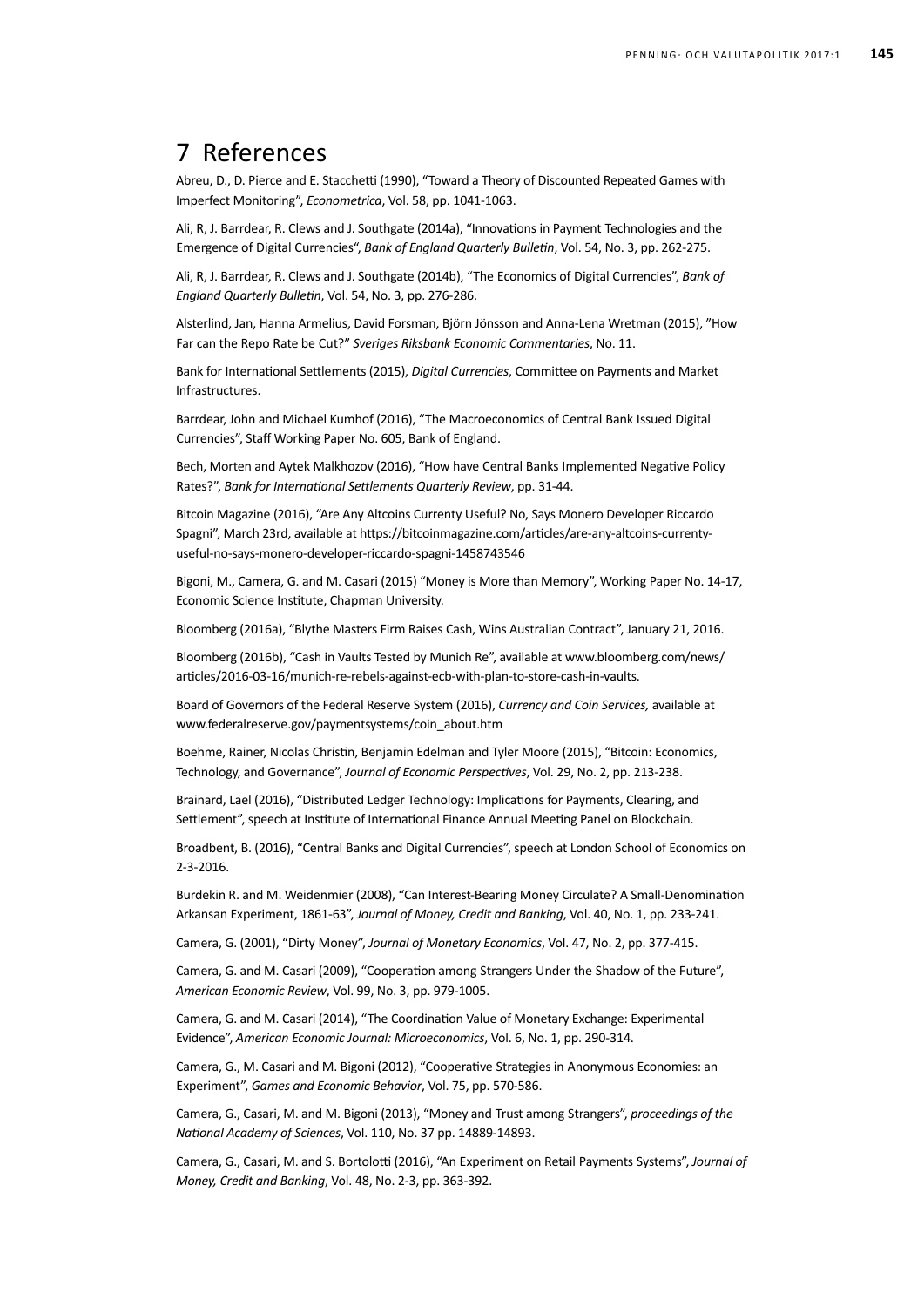Camera, G., C. Noussair, and S. Tucker (2003), "Rate-of-Return Dominance and Efficiency in an experimental economy", *Economic Theory*, Vol. 22, No. 3, pp. 629-660.

Cass D. and K. Shell (1980), "In Defense of a Basic Approach", *Models of monetary economies*, pp. 251- 260, Ed. by Kareken, J. and N. Wallace, Minneapolis: Federal Reserve Bank of Minneapolis.

Cœuré, Benoît (2015), "How binding is the zero lower bound?", Conference speech, 18 May 2015, available at www.ecb.europa.eu/press/key/date/2015/html/sp150519.en.html.

Cooper, Russell and Andrew John (1988), "Coordinating Coordination Failures in Keynesian Models", *Quarterly Journal of Economics*, Vol. 103, No.3, pp. 441-463

Corbae, D, T. Temzelides and R. Wright (2003), "Directed matching and monetary exchange", *Econometrica*, Vol. 71, No. 3, pp. 731-756.

Danezis, George and Sarah Meiklejohn (2016), "Centrally Banked Cryptocurrencies", available at www0. cs.ucl.ac.uk/staff/G.Danezis/papers/ndss16currencies.pdf.

Decker, Christian and Roger Wattenhofer (2015), "A Fast and Scalable Payment Network with Bitcoin Duplex Micropayment Channels", Stabilization, Safety, and Security of Distributed Systems, *Lecture Notes in Computer Science*, Vol. 9212, pp. 3-18. Springer International Publishing.

The Economist (2015), "The Great Chain of being Sure about Things", October 21st edition.

Ecuador Embassy in the US, "10 Things to Know about Ecuador's Electronic Payment System", available at www.ecuador.org/blog/?p=4184.

European Banking Authority (2014), *EBA opinion on 'virtual currencies,* EBA/Op/2014/08.

European Central Bank (2015a), *Virtual currency schemes – a further analysis*, available at www.ecb. europa.eu/pub/pdf/other/virtualcurrencyschemesen.pdf.

European Central Bank (2015b), "What is money?", available at www.ecb.europa.eu/explainers/tellme-more/html/what\_is\_money.en.html.

Fan, Yifei (2016), "On Digital Currencies, Central Banks Should Lead", *Bloomberg View*, September 1, available at www.bloomberg.com/view/articles/2016-09-01/on-digital-currencies-central-banksshould-lead.

Faust, J. (1989), "Supernovas in Monetary Theory: Does the Ultimate Sunspot Rule out Money?" *American Economic Review*, Vol. 79, No. 4, pp. 872-881.

Friedman, James W. (1971), "A Non-Cooperative Equilibrium for Supergames", *Review of Economic Studies*, Vol. 38, pp. 1-12.

Goldberg, D. (2012), "The Tax-foundation Theory of Fiat Money", *Economic Theory*, Vol. 50, pp. 489-497.

Goodhart, Charles A.E. (1998), "The two concepts of money: implications for the analysis of optimal currency areas", *European Journal of Political Economy*, Vol. 14, pp. 407-432.

Greif, Avner (2006), "The Birth of Impersonal Exchange: The Community Responsibility System and Impartial Justice", *Journal of Economic Perspectives*, Vol. 20, No. 2, pp. 221-236.

Hancock, Diana and David B. Humphrey (1998), "Payment transactions, instruments, and systems: A survey", *Journal of Banking & Finance*, Vol. 21, pp. 1573- 1624.

Haslag, Joseph H. (1998), "Seigniorage Revenue and Monetary Policy", *Federal Reserve Bank of Dallas Economic Review*, pp. 10-20.

Hicks, J.R. (1935), "A Suggestion for Simplifying the Theory of Money", *Economica*, Vol. 2, No. 5, pp. 1-19.

Hicks, J. R. (1937), "Mr. Keynes and the "Classics"; A Suggested Interpretation", *Econometrica*, Vol. 5, No. 2, pp. 147-159.

Humphrey, David B, Moshe Kim and Bent Vale (2001), "Realizing the Gains from Electronic Payments: Costs, Pricing, and Payment Choice", *Journal of Money, Credit and Banking*, Vol. 33, No. 2, pp. 216-34.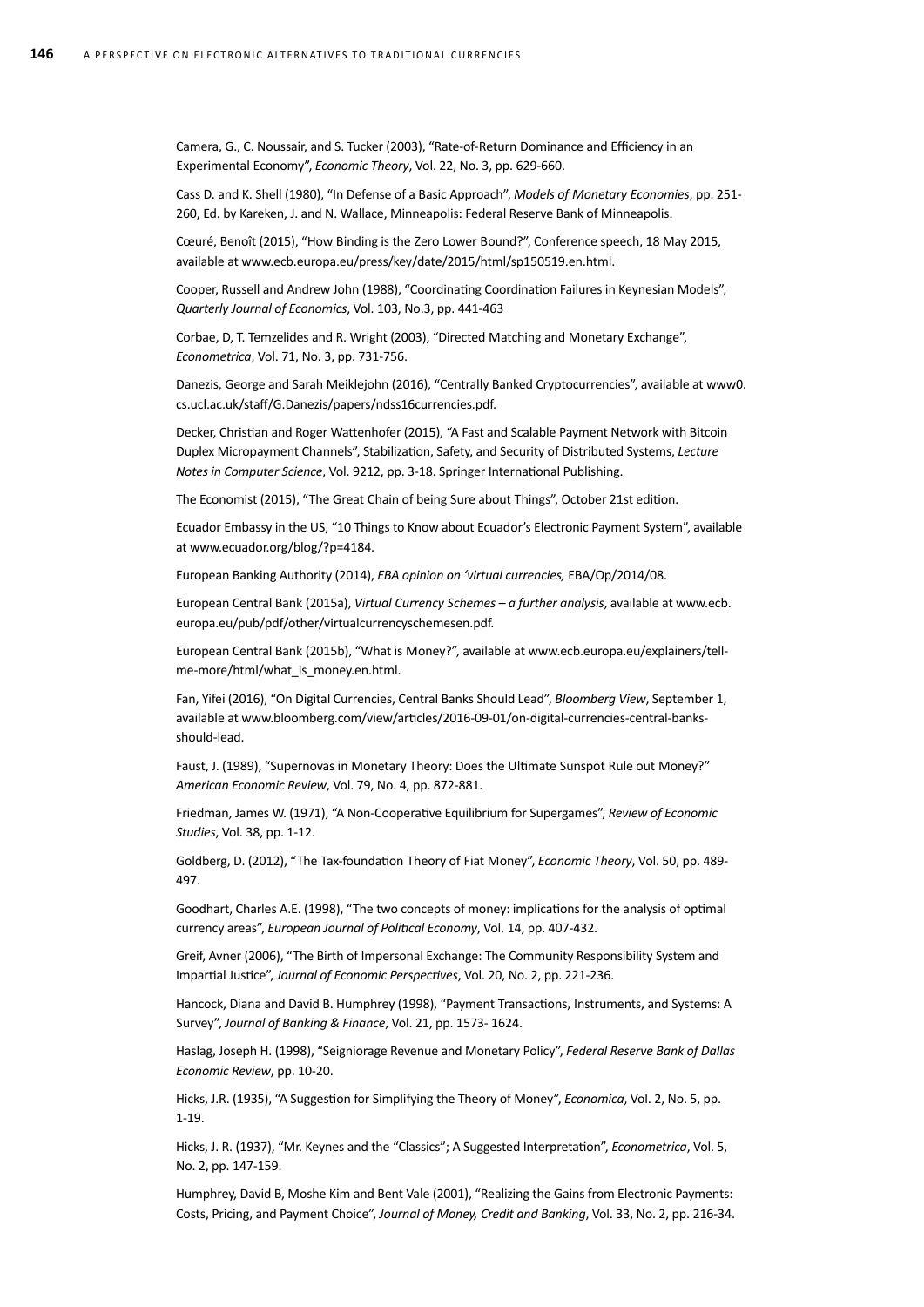Humphrey, David B. (2010), "Retail payments: New contributions, empirical results, and unanswered questions", *Journal of Banking and Finance*, Vol. 34, pp. 1729-1737.

Huynh, Kim, Schmidt-Dengler, P., Stix, H. (2013), "Whenever and Wherever: The Role of Card Acceptance in the Transaction Demand for Money", unpublished manuscript, Bank of Canada.

Kahn, Charles M., James McAndrews and William Roberds (2005), "Money is Privacy", *International Economic Review,* Vol. 46, No. 2, pp. 377-399.

Kandori, M. (1992), "Social Norms and Community Enforcement", *Review of Economic Studies*, Vol. 59, No. 1, pp. 63-80.

Klee, E. (2008), "How people pay: Evidence from grocery store data", *Journal of Monetary Economics*, Vol. 55, pp. 526-541.

Klein, M. and M. Neumann (1990), "Seigniorage: what is it and who gets it?", *Weltwirtschaftliches Archiv*, Vol. 126, 205-221.

Kocherlakota, Narayana R. (1998), "Money is memory", *Journal of Economic Theory*, Vol. 81, No. 2, pp. 232-51.

Krugman, Paul (2010), "What Is Money?, *New York Times*, December 15th edition.

Krugman, Paul (2013), "Bitcoin is Evil", *New York Times*, December 28th edition.

McLeay, Michael, Amar Radia and Ryland Thomas (2014), "Money in the modern economy: an introduction", *Bank of England Quarterly Bulletin*, pp. 4-13.

Milgrom, Paul R., Douglass C. North, and Barry R. Weingast (1990), "The Role of Institutions in the Revival of Trade: The Law Merchant, Private Judges, and the Champagne Fairs", *Economics and Politics*, vol. 2, No. 1, pp. 1-23.

NACHA (2016), "What is ACH?: Quick Facts About the Automated Clearing House (ACH) Network", available at www.nacha.org/news/what-ach-quick-facts-about-automated-clearing-house-ach-network.

Nakamoto, Satoshi (2008), "Bitcoin: A Peer-to-Peer Electronic Cash System", available at https://bitcoin. org/bitcoin.pdf.

New York Times (2016), "Australia's Controversial Census in Chaos After Possible Cyber Attack", August 10.

Ostroy, Joseph M. (1973), "The Informational Efficiency of Monetary Exchange", *American Economic Review*, vol. 63, No. 4, pp. 597-610.

Ostroy, Joseph M. and Ross M. Starr (1974), "Money and the Decentralization of Exchange", *Econometrica*, Vol. 42, No. 6, pp. 1093-1113.

Ostroy, Joseph M., and Ross M. Starr (1990), "The Transactions Role of Money", *Handbook of Monetary Economics*, Vol. 1, eds. Benjamin M. Friedman and Frank H. Hahn, pp. 3-62, Elsevier: Amsterdam.

Polanyi, Karl (1957), "The semantics of money uses", reprinted in *Primitive, archaic and modern economies: essays of Karl Polanyi,* G. Dalton, ed. Garden City: Doubleday, pp. 175-190.

Ritter, J. A. (1995), "The Transition from Barter to Fiat Money2, *American Economic Review*, Vol. 85, No. 1, pp. 134-149.

Rogoff, Kenneth S. (2014), "Costs and Benefits to Phasing Out Paper Currency", Forthcoming, *NBER Macroeconomics Annual*, Vol. 29, ed. Jonathan Parker and Michael Woodford. University of Chicago Press: Chicago, IL.

Sands, Peter (2016), "Making it Harder for the Bad Guys: The Case for Eliminating High Denomination Notes", Harvard University, M-RCBG Associate Working Paper No. 52, Harvard Kennedy School.

Schmiedel, H., G. Kostova and W. Ruttenberg (2012), "The Social and Private Costs of Retail Payment Instruments – A European Perspective", Occasional Paper No. 137, European Central Bank.

Segendorf, Björn and Thomas Jansson (2012), "The Cost of Consumer Payments in Sweden", Working Paper No. 262, Sveriges Riksbank.